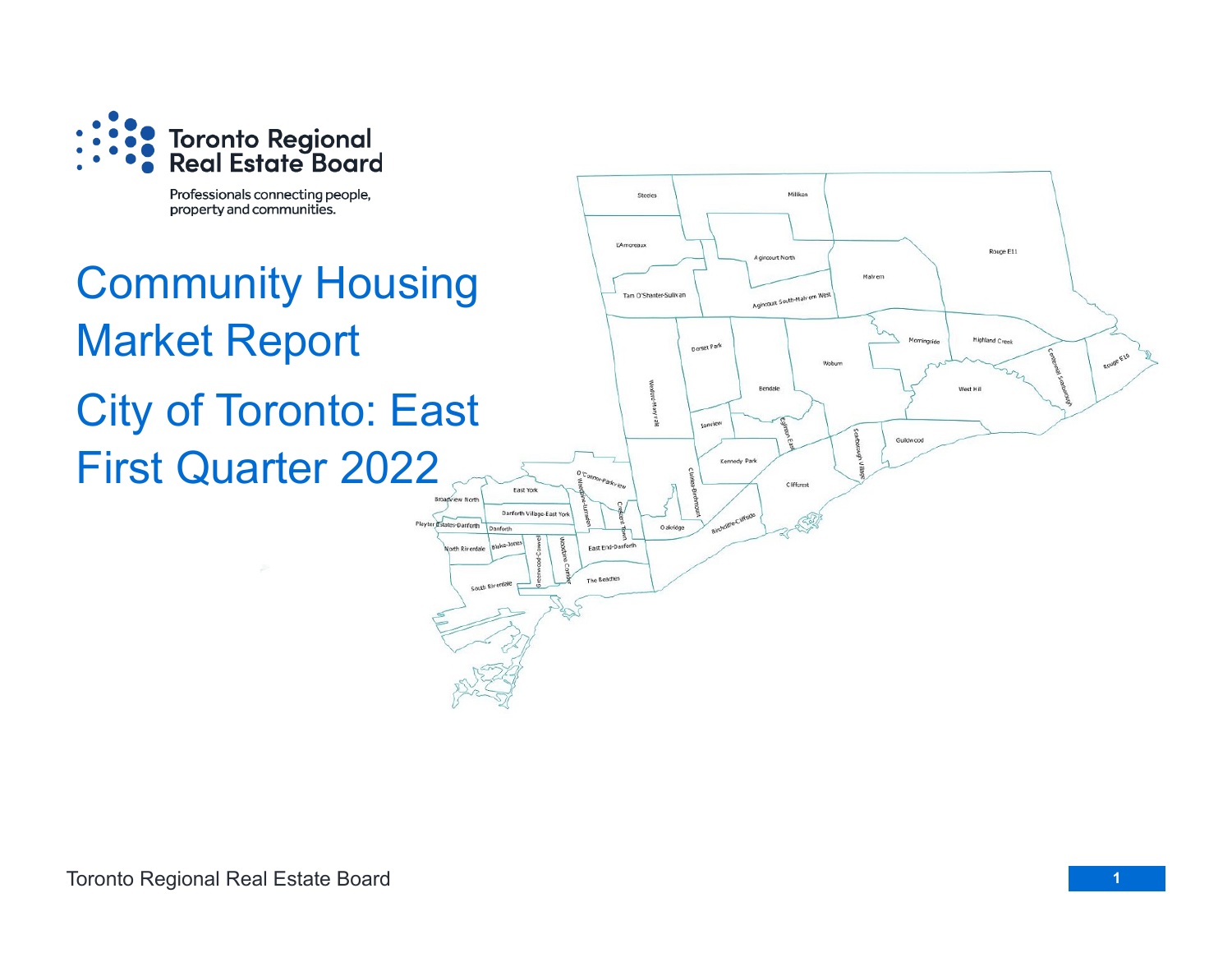# TORONTO E01 COMMUNITY BREAKDOWN

| <b>Community</b>  | <b>Sales</b> | <b>Dollar Volume</b> | <b>Average Price</b> | <b>Median Price</b> | <b>New Listings</b> | <b>Active Listings</b> | Avg. SP/LP | Avg. DOM |
|-------------------|--------------|----------------------|----------------------|---------------------|---------------------|------------------------|------------|----------|
| Blake-Jones       | 16           | \$23,878,178         | \$1,492,386          | \$1,410,500         | 24                  |                        | 132%       |          |
| Greenwood-Coxwell | 47           | \$61,447,223         | \$1,307,388          | \$1,330,500         | 70                  | 10                     | 124%       |          |
| North Riverdale   | 22           | \$42,749,717         | \$1,943,169          | \$1,770,500         | 27                  |                        | 122%       |          |
| South Riverdale   | 127          | \$158,922,257        | \$1,251,356          | \$1,240,000         | 179                 | 36                     | 125%       |          |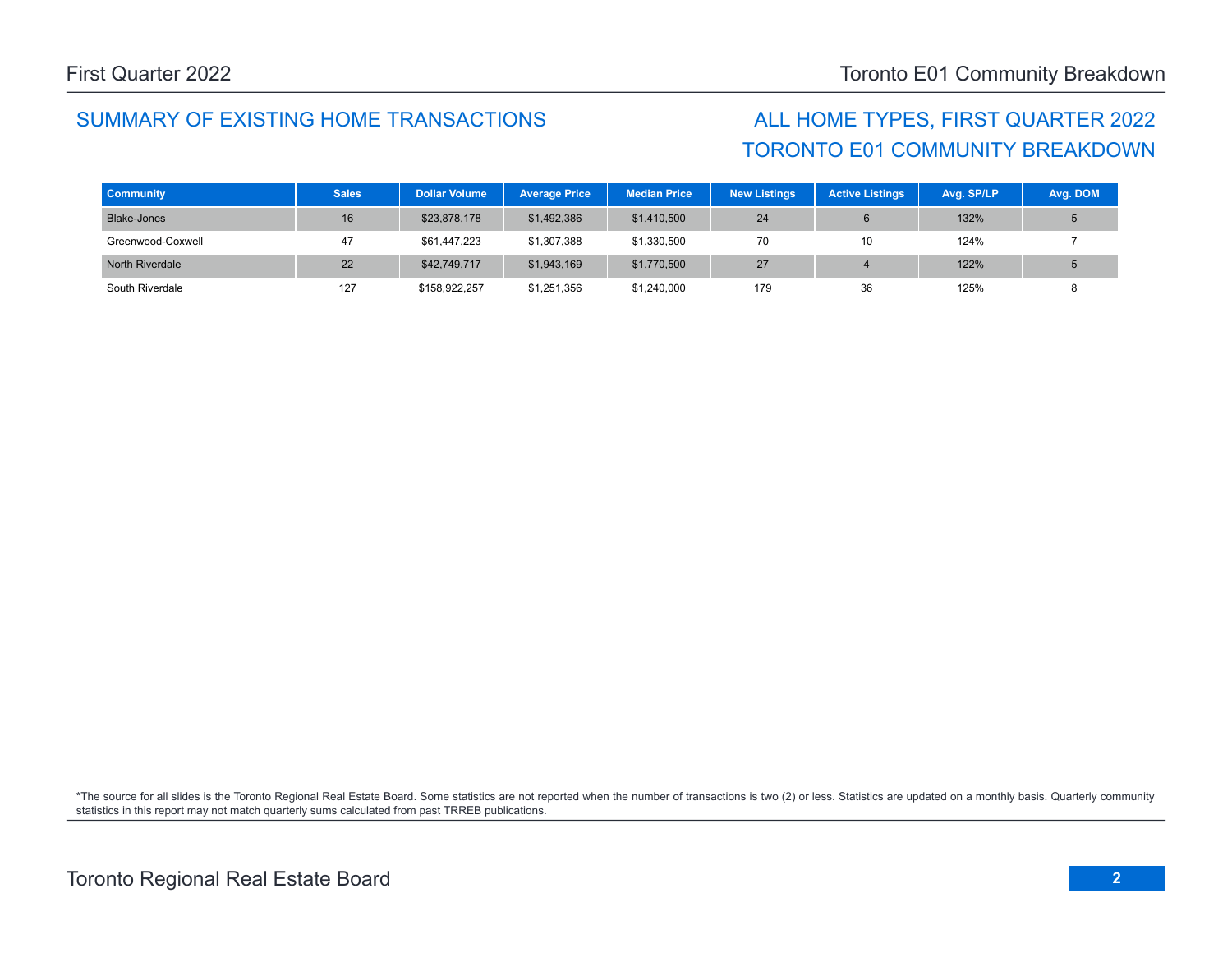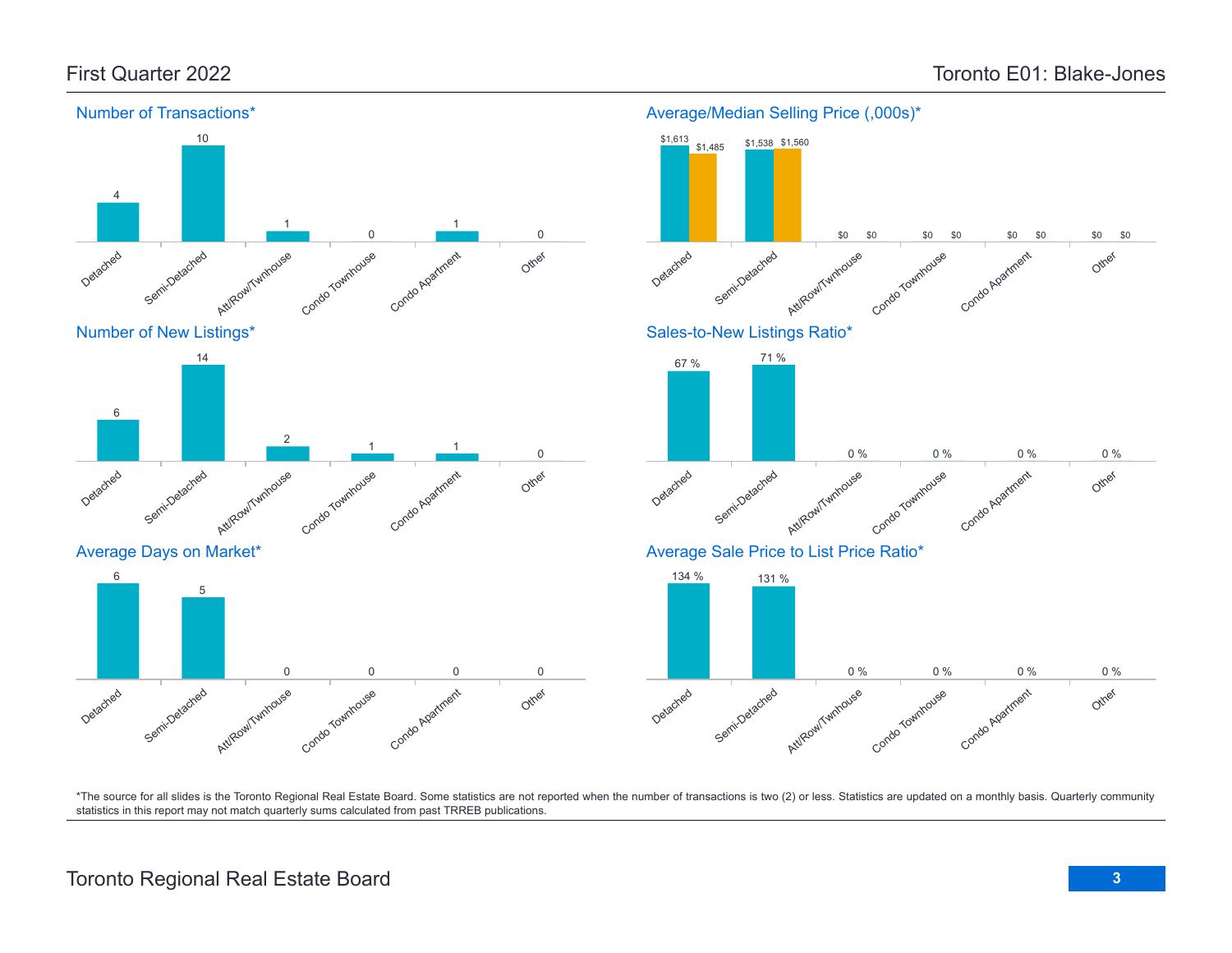

Average/Median Selling Price (,000s)\*



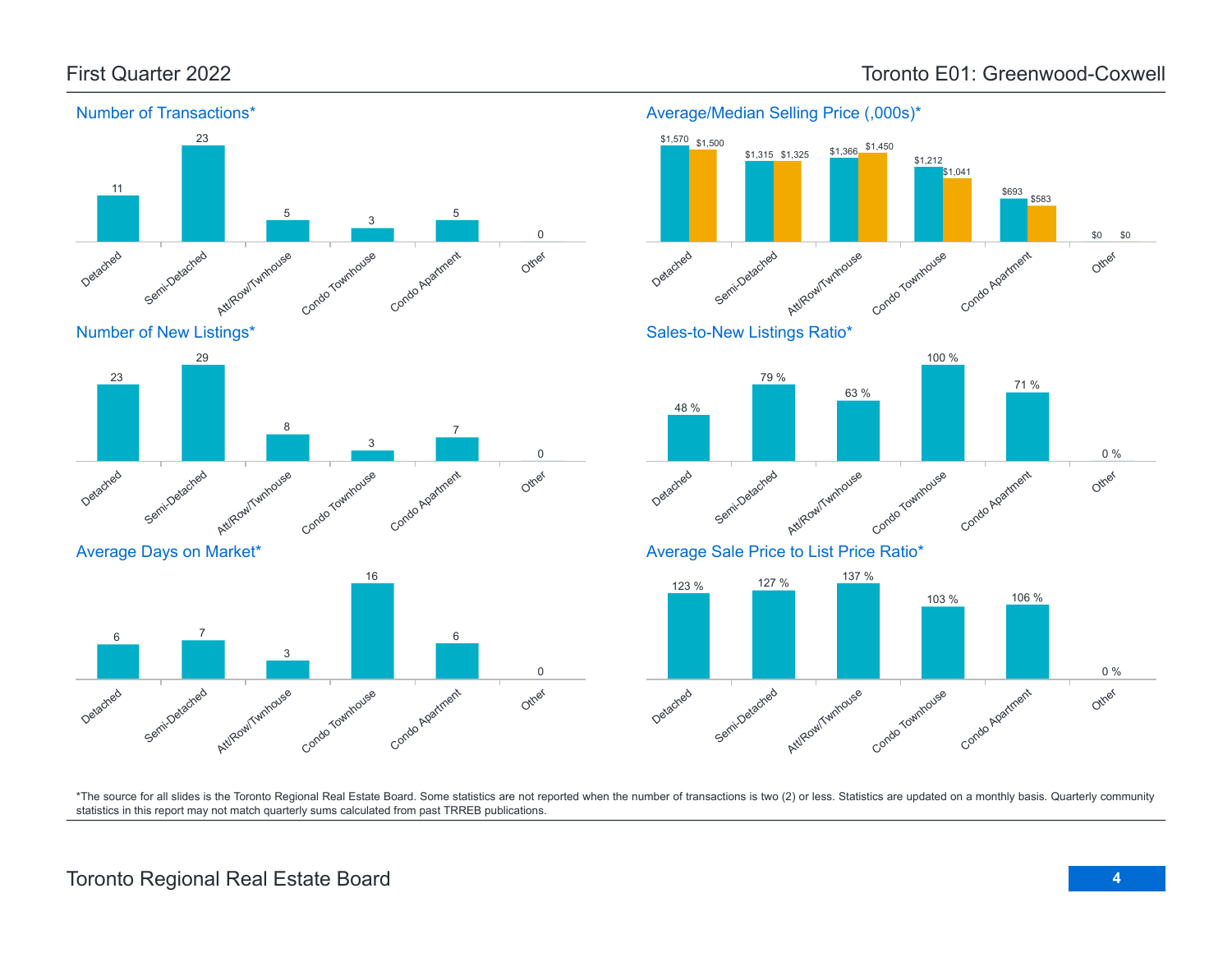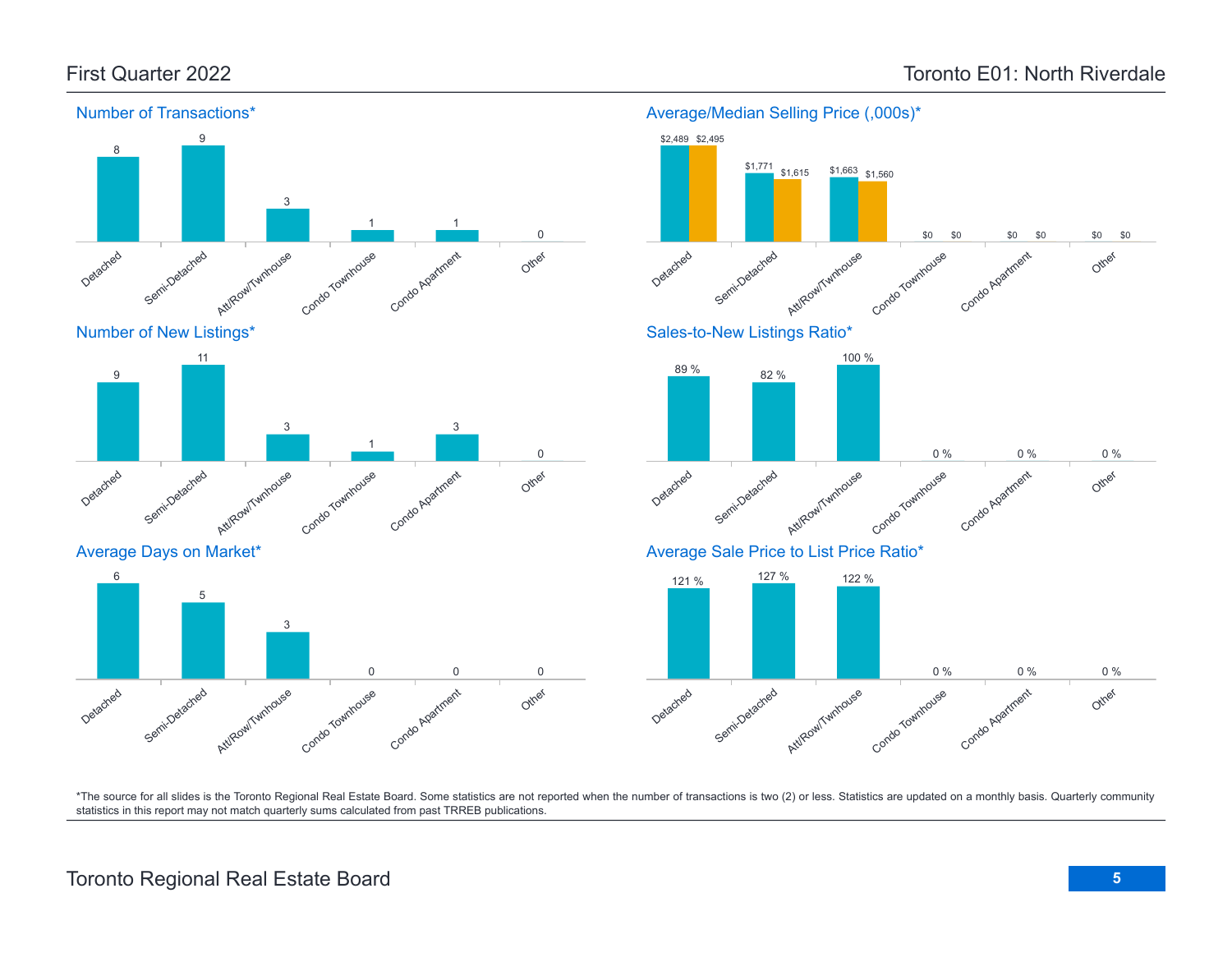

## Toronto Regional Real Estate Board **6**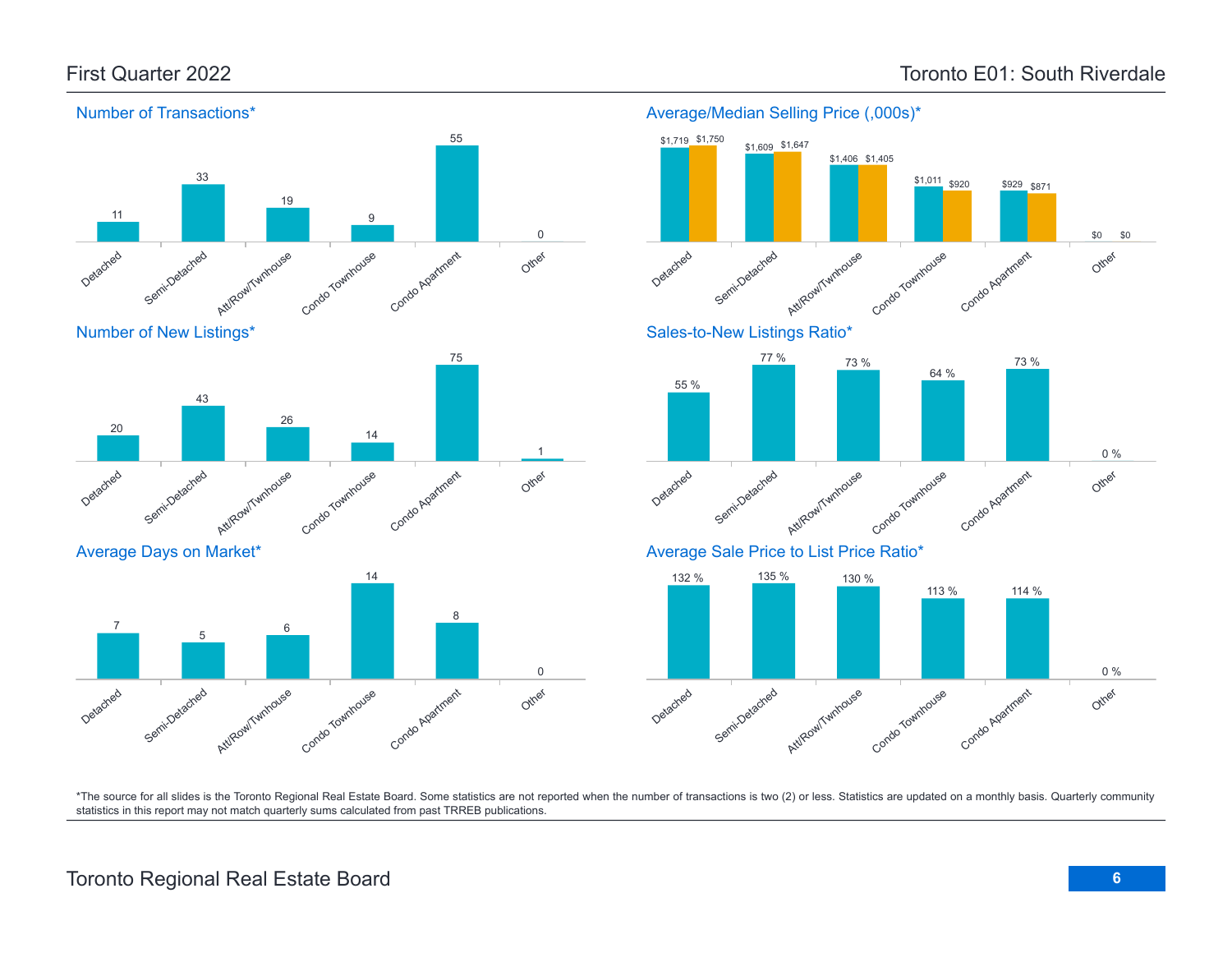# TORONTO E02 COMMUNITY BREAKDOWN

| <b>Community</b>  | <b>Sales</b> | <b>Dollar Volume</b> | <b>Average Price</b> | <b>Median Price</b> | <b>New Listings</b> | <b>Active Listings</b> | Avg. SP/LP | Avg. DOM |
|-------------------|--------------|----------------------|----------------------|---------------------|---------------------|------------------------|------------|----------|
| East End-Danforth | 37           | \$53,803,494         | \$1,454,148          | \$1,527,000         | 57                  | 10                     | 124%       |          |
| The Beaches       | 100          | \$173,047,947        | \$1,730,479          | \$1,580,000         | 128                 | 21                     | 114%       |          |
| Woodbine Corridor | 38           | \$52,820,299         | \$1,390,008          | \$1,335,500         | 50                  |                        | 119%       | 9        |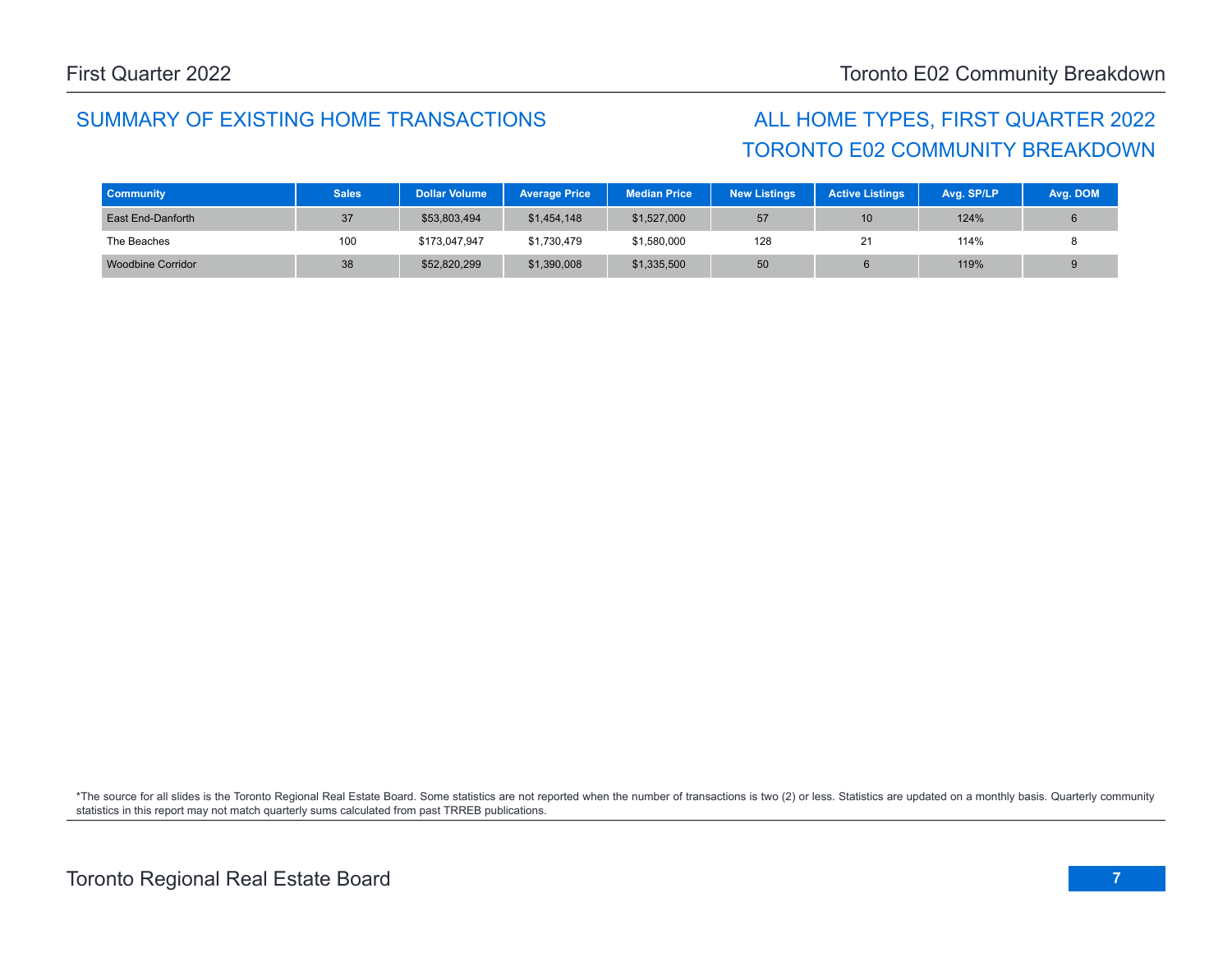

Condo Apartment

Other





Semi-Detached Att/Row/Twnhouse Condo Townhouse Average Days on Market\*

Detached

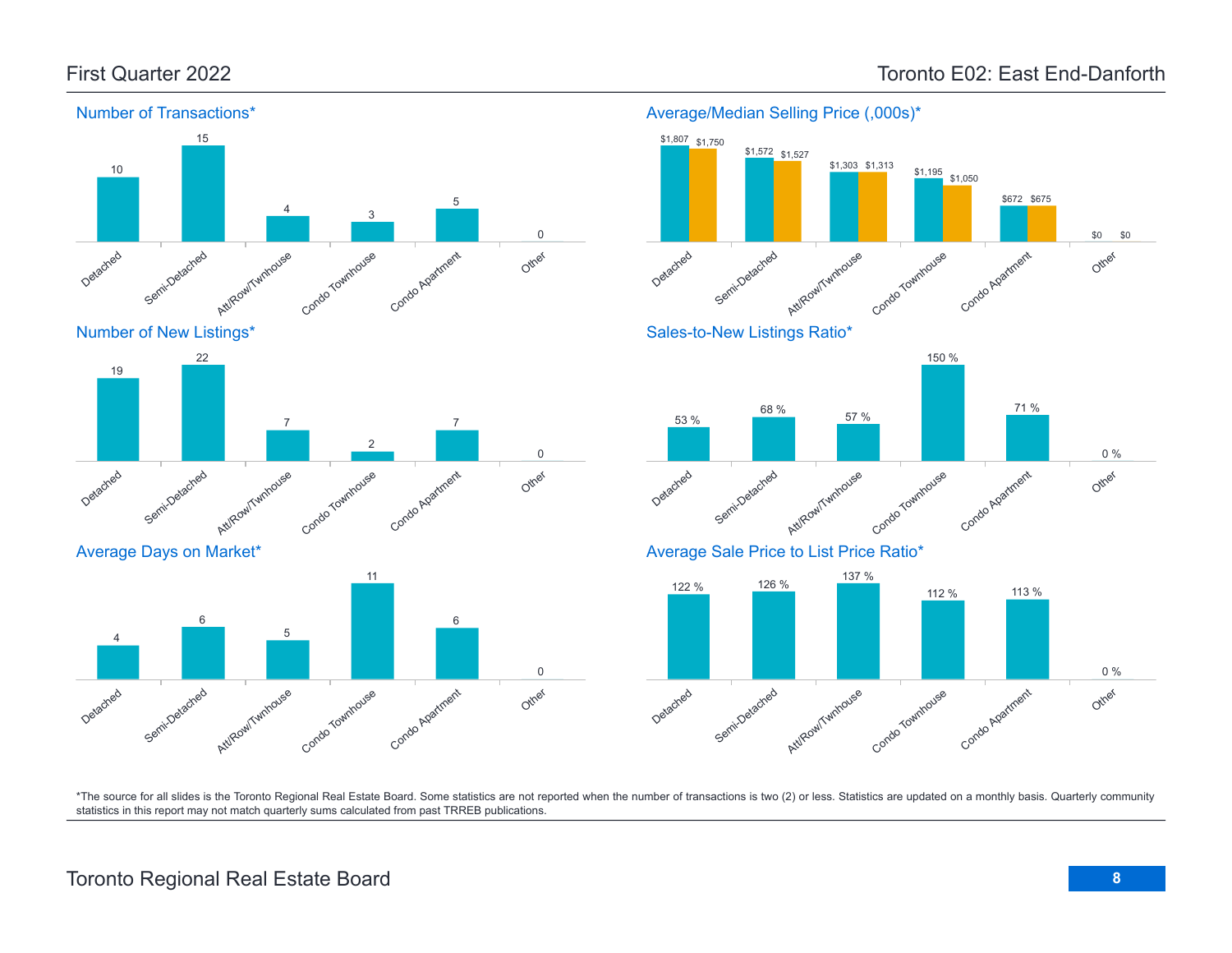

### Average/Median Selling Price (,000s)\*



Detached Semi.Detached Att/Row/Twnhouse Condo Townhouse Condo Agatment Other 0 %

\*The source for all slides is the Toronto Regional Real Estate Board. Some statistics are not reported when the number of transactions is two (2) or less. Statistics are updated on a monthly basis. Quarterly community statistics in this report may not match quarterly sums calculated from past TRREB publications.

Other

Detached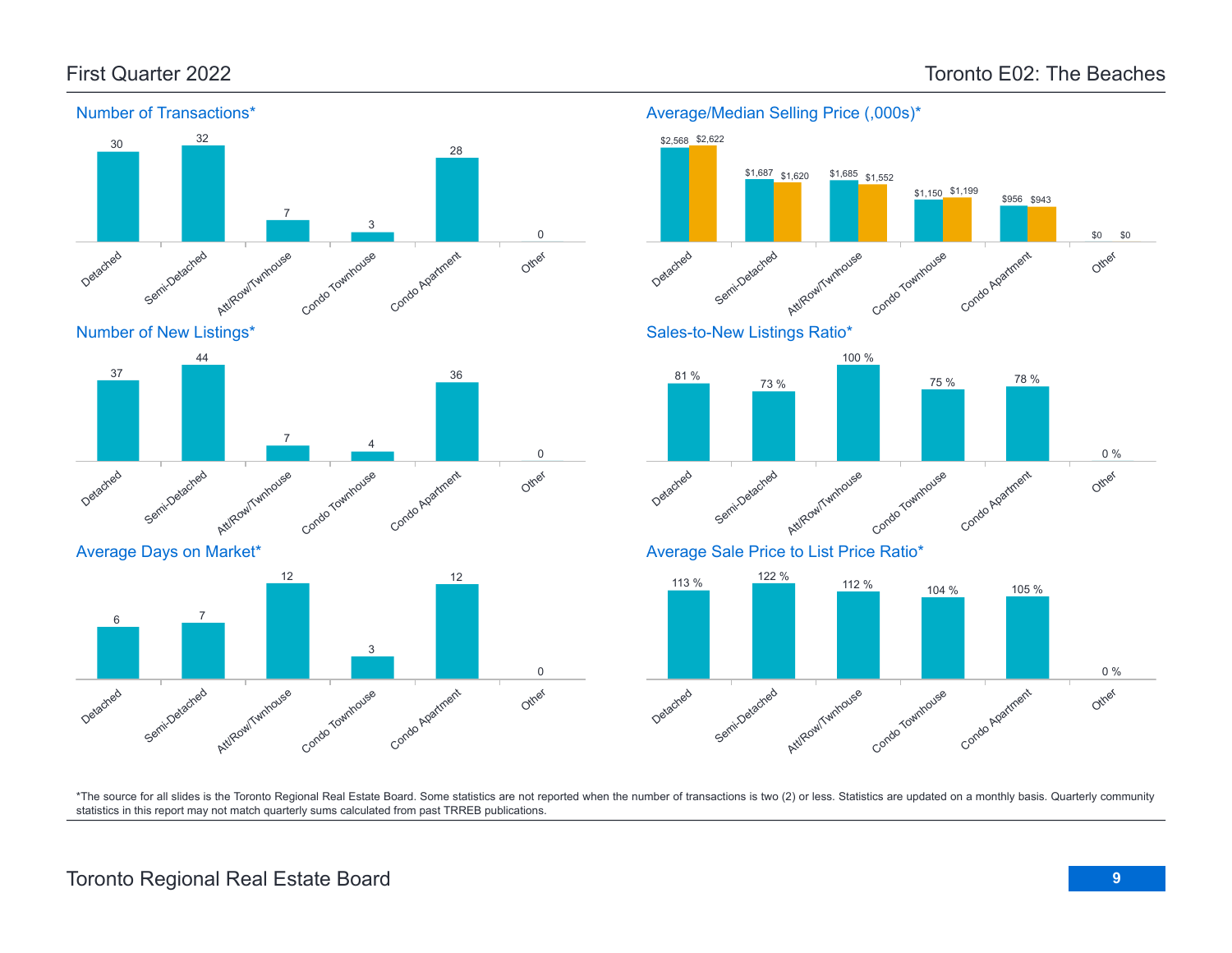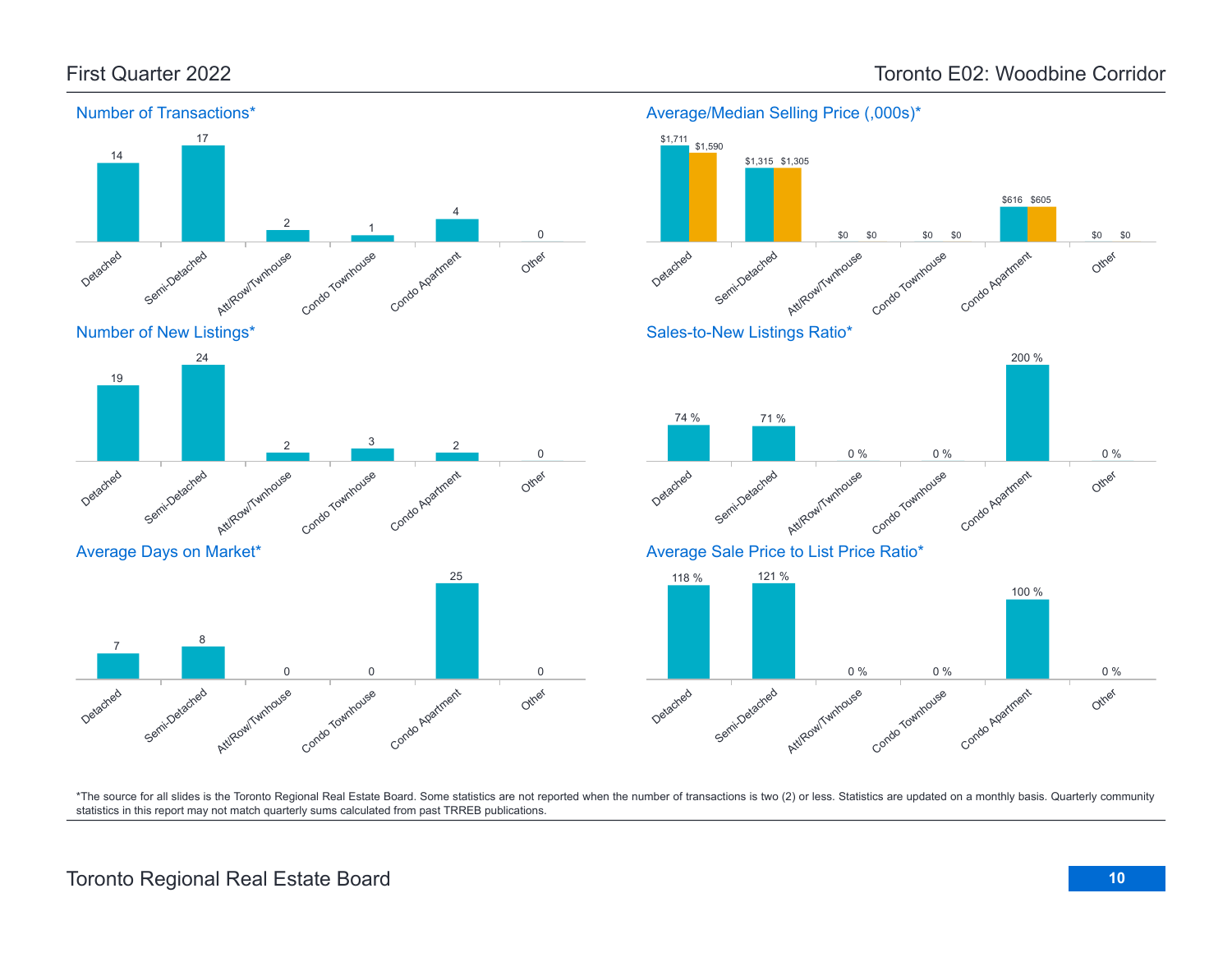# TORONTO E03 COMMUNITY BREAKDOWN

| <b>Community</b>                | <b>Sales</b> | <b>Dollar Volume</b> | <b>Average Price</b> | <b>Median Price</b> | <b>New Listings</b> | <b>Active Listings</b> | Avg. SP/LP | Avg. DOM |
|---------------------------------|--------------|----------------------|----------------------|---------------------|---------------------|------------------------|------------|----------|
| <b>Broadview North</b>          | 22           | \$27,301,750         | \$1,240,989          | \$1,114,500         | 30                  | 3                      | 120%       |          |
| <b>Crescent Town</b>            | 35           | \$23,534,045         | \$672,401            | \$526,000           | 42                  | 11                     | 112%       | 18       |
| Danforth                        | 15           | \$24,876,250         | \$1,658,417          | \$1,511,000         | 18                  | $\overline{2}$         | 133%       | 5        |
| Danforth Village-East York      | 53           | \$76,405,669         | \$1,441,616          | \$1,400,000         | 89                  | 19                     | 127%       | 6        |
| East York                       | 42           | \$68,276,871         | \$1,625,640          | \$1,601,500         | 71                  | 17                     | 115%       | 16       |
| O'Connor-Parkview               | 44           | \$55,988,900         | \$1,272,475          | \$1,210,000         | 58                  | 9                      | 118%       | 12       |
| <b>Playter Estates-Danforth</b> | 10           | \$24,839,485         | \$2,483,949          | \$2,025,739         | 21                  | $\overline{ }$         | 133%       | 5        |
| Woodbine-Lumsden                | 27           | \$34,961,176         | \$1,294,858          | \$1,189,000         | 40                  | 10                     | 118%       | 10       |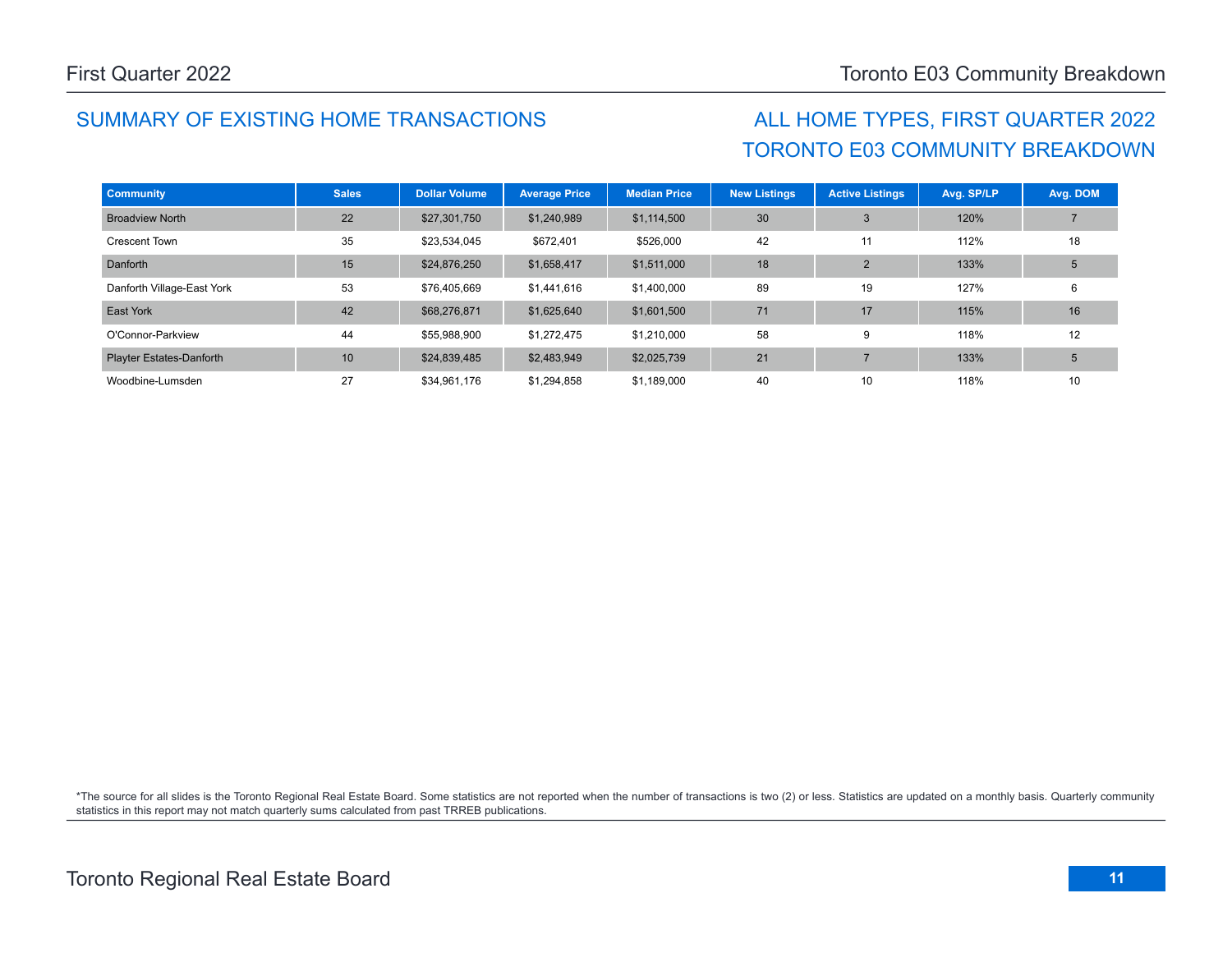\$786 \$811

100 %

110 %

Other

Other

Other

0 %

0 %

\$0

\$0



#### Number of Transactions\*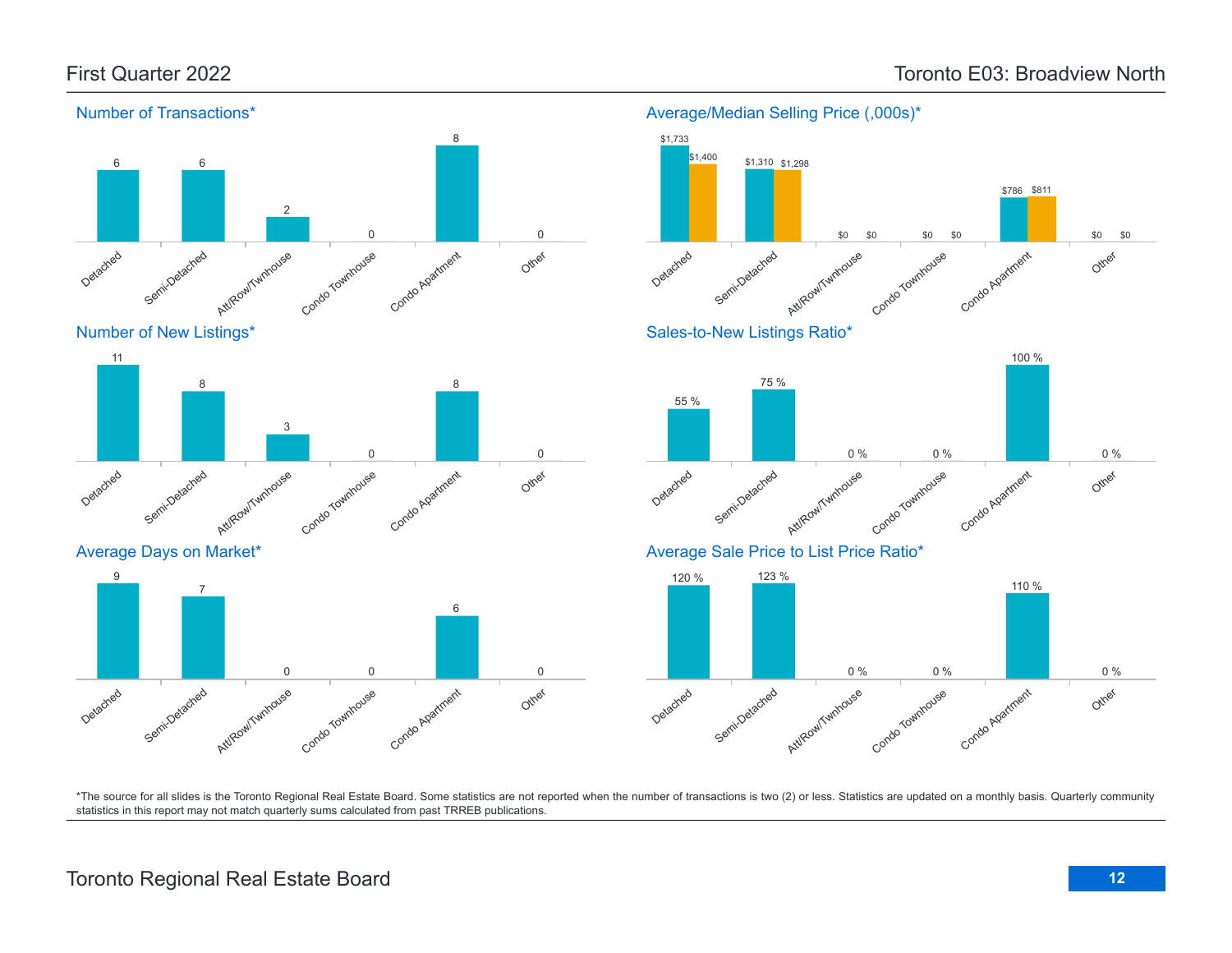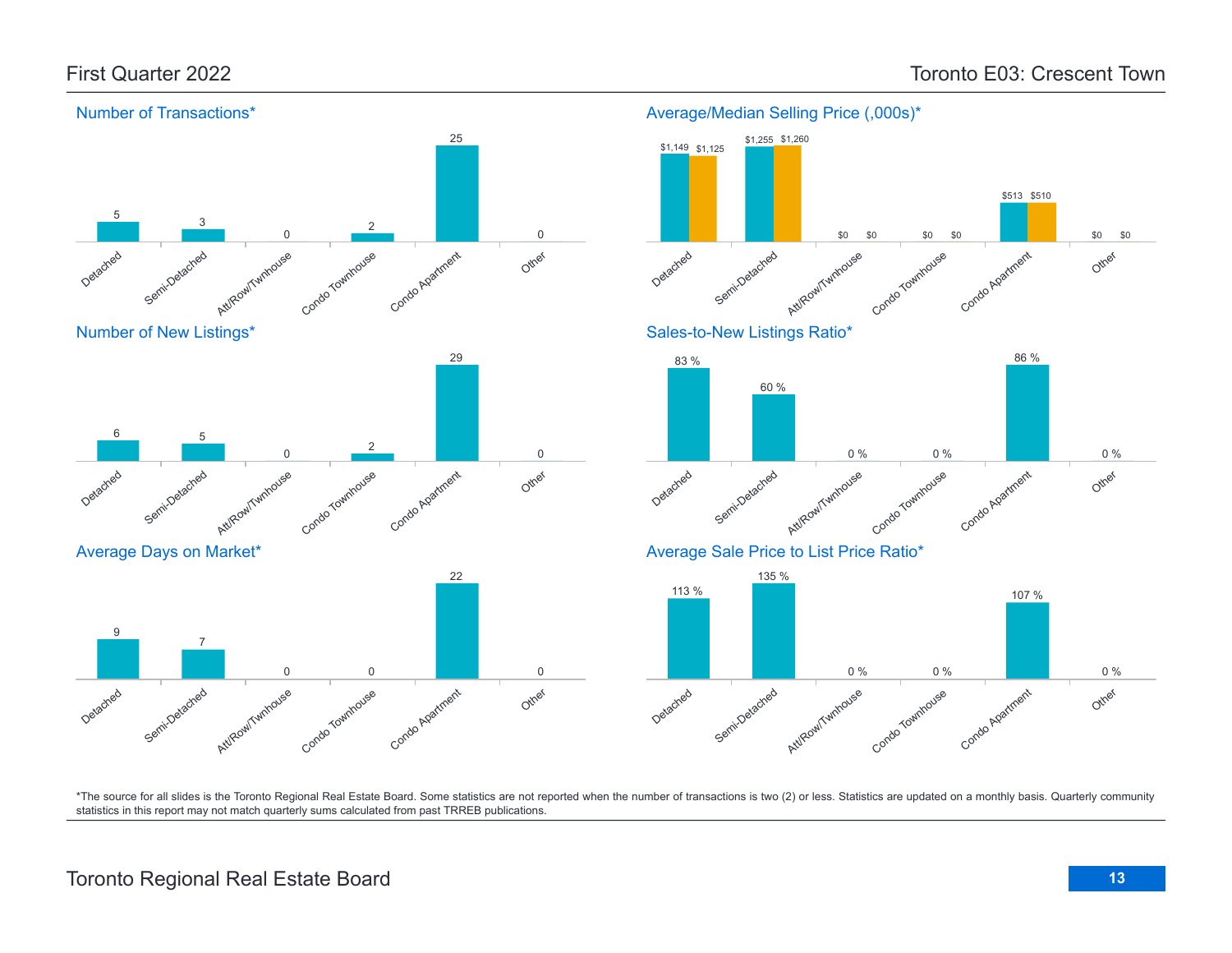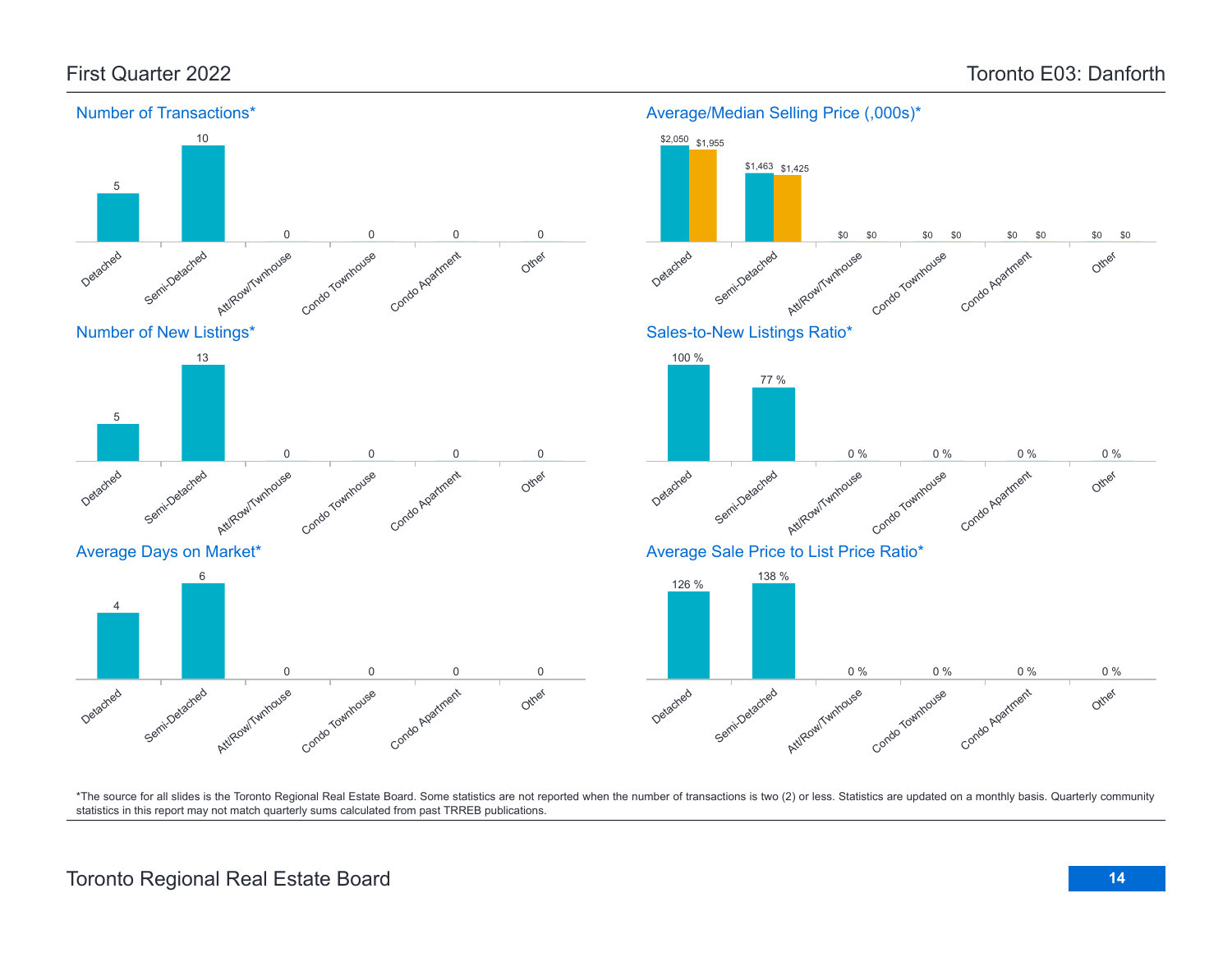

## First Quarter 2022 **Toronto E03: Danforth Village-East York** Toronto E03: Danforth Village-East York

## Toronto Regional Real Estate Board **15**

Other

Other

Other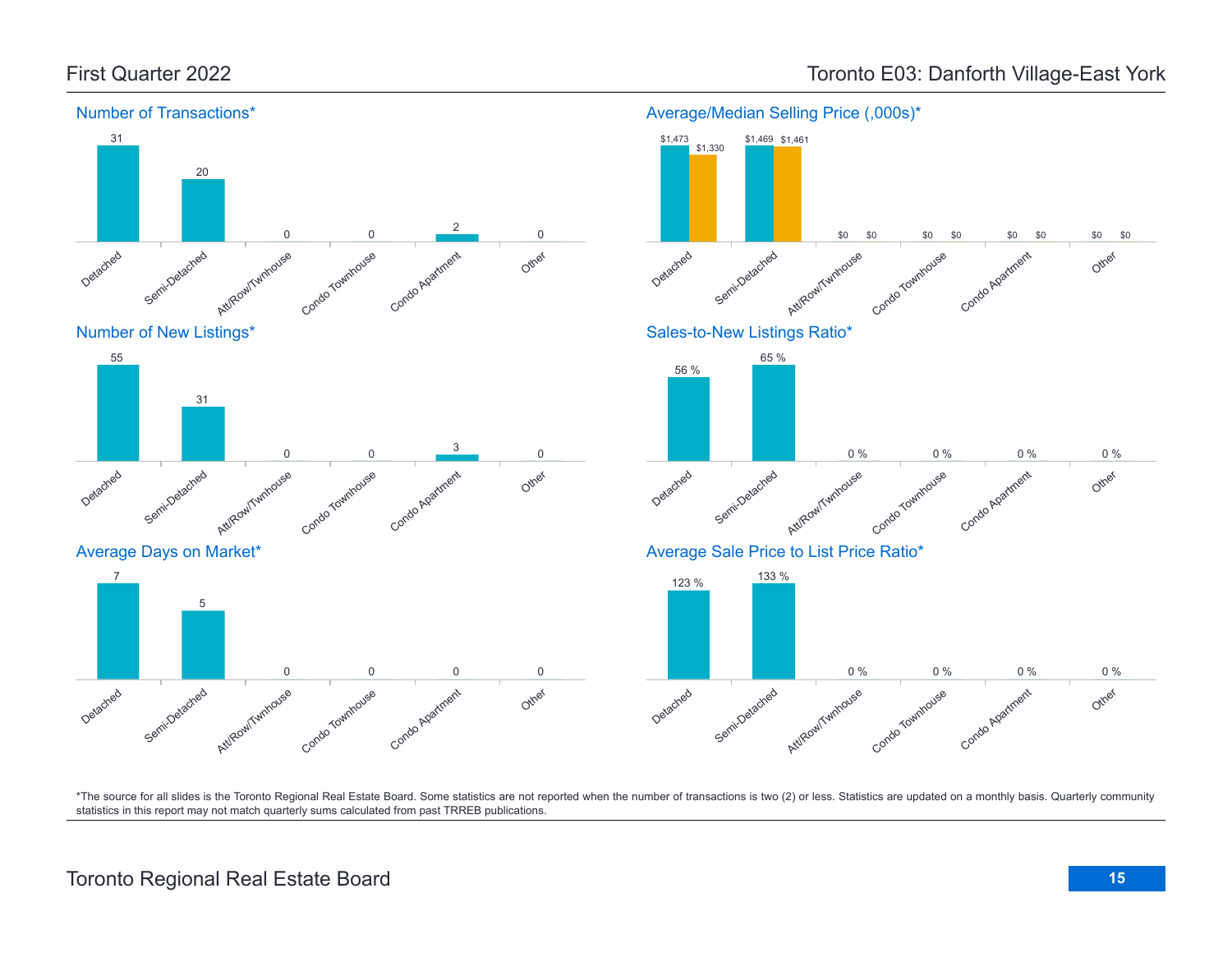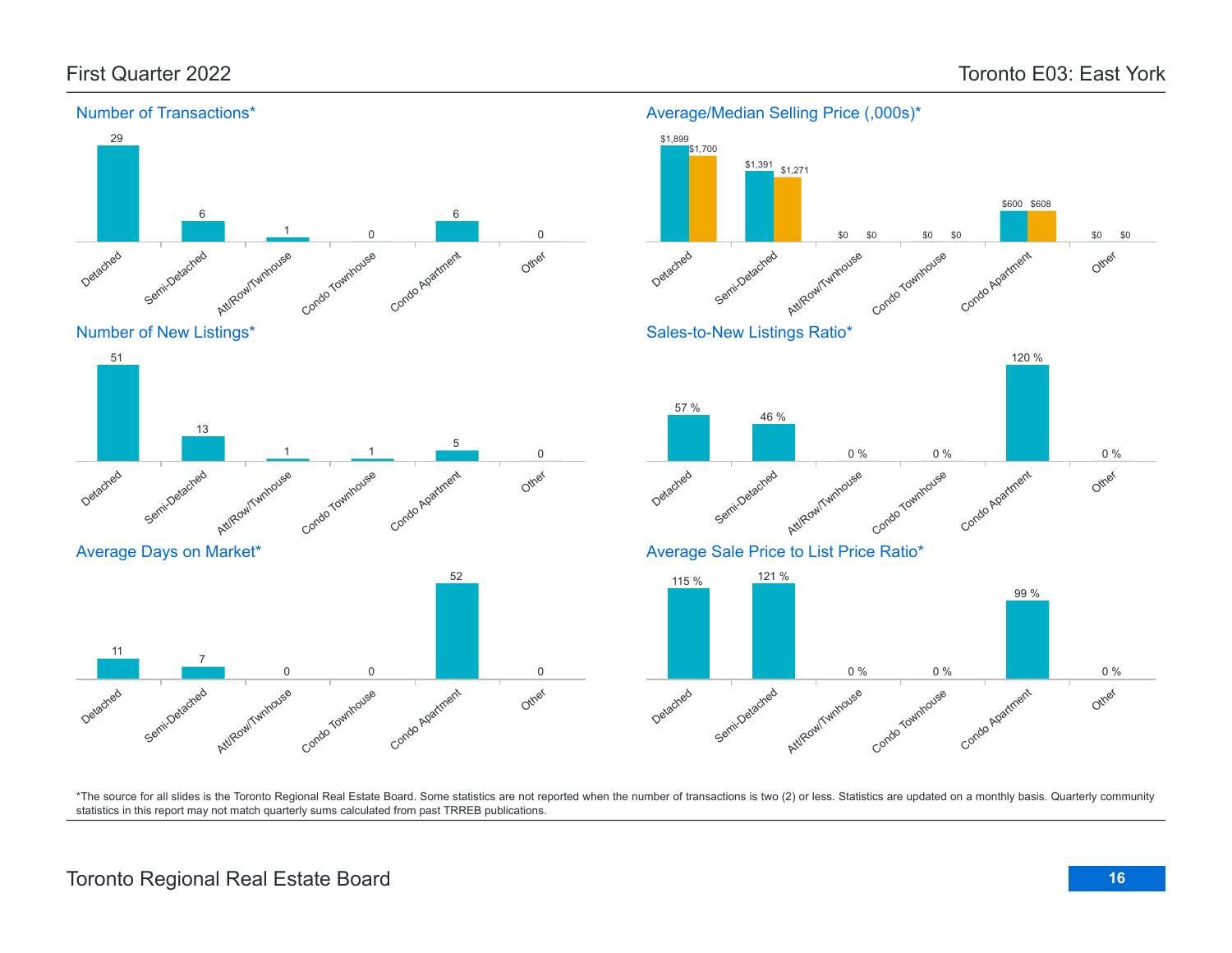

Number of New Listings\*









Average/Median Selling Price (,000s)\*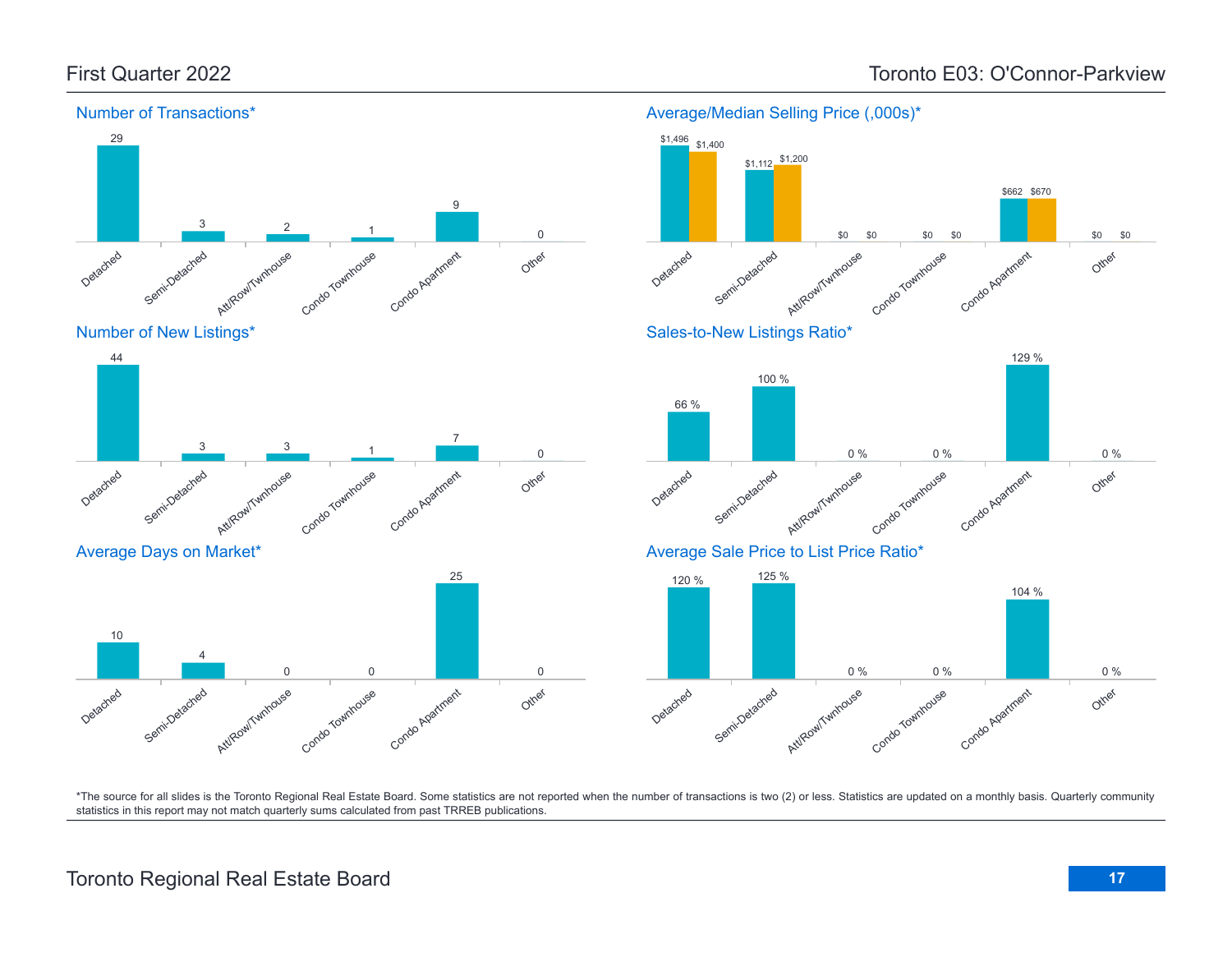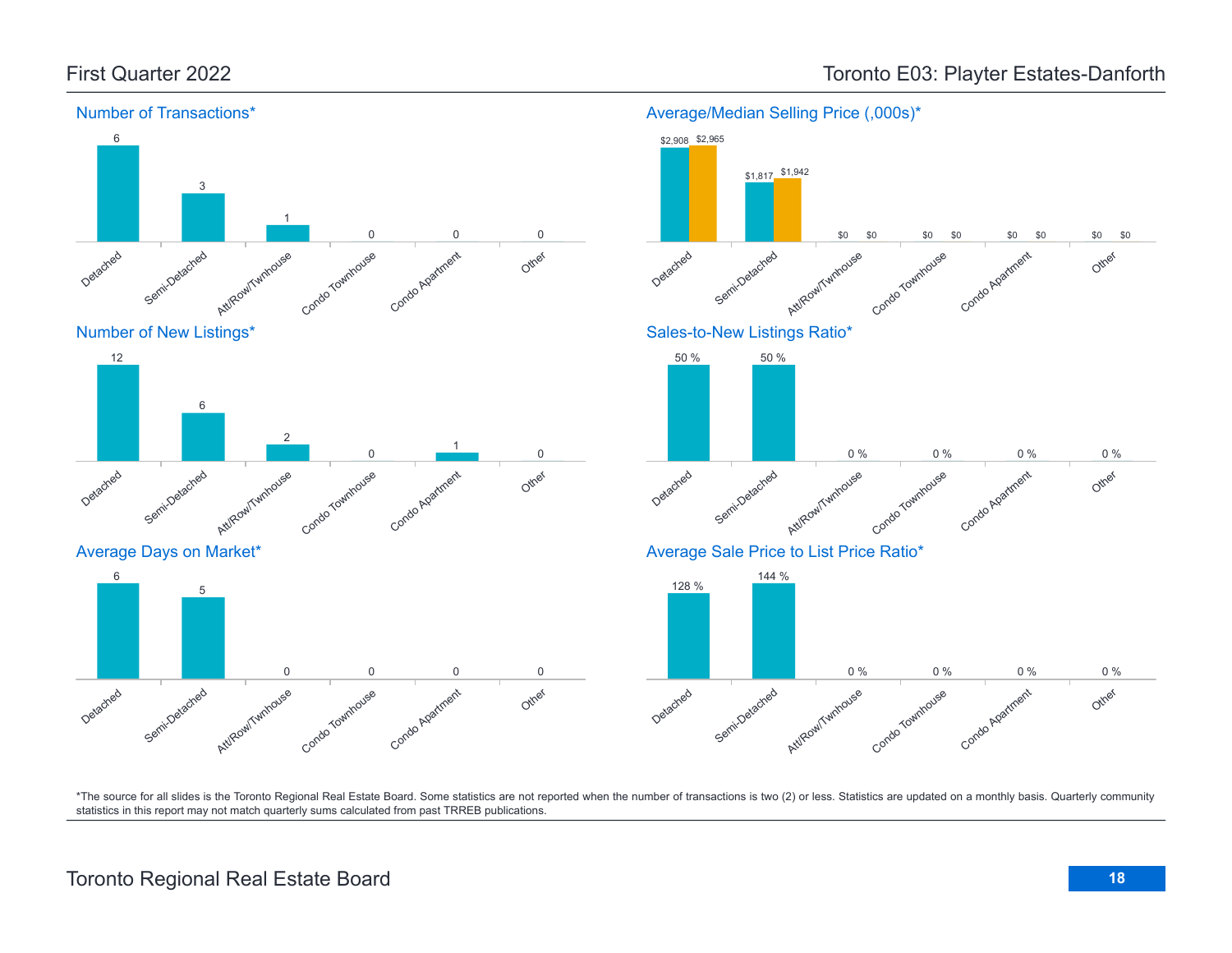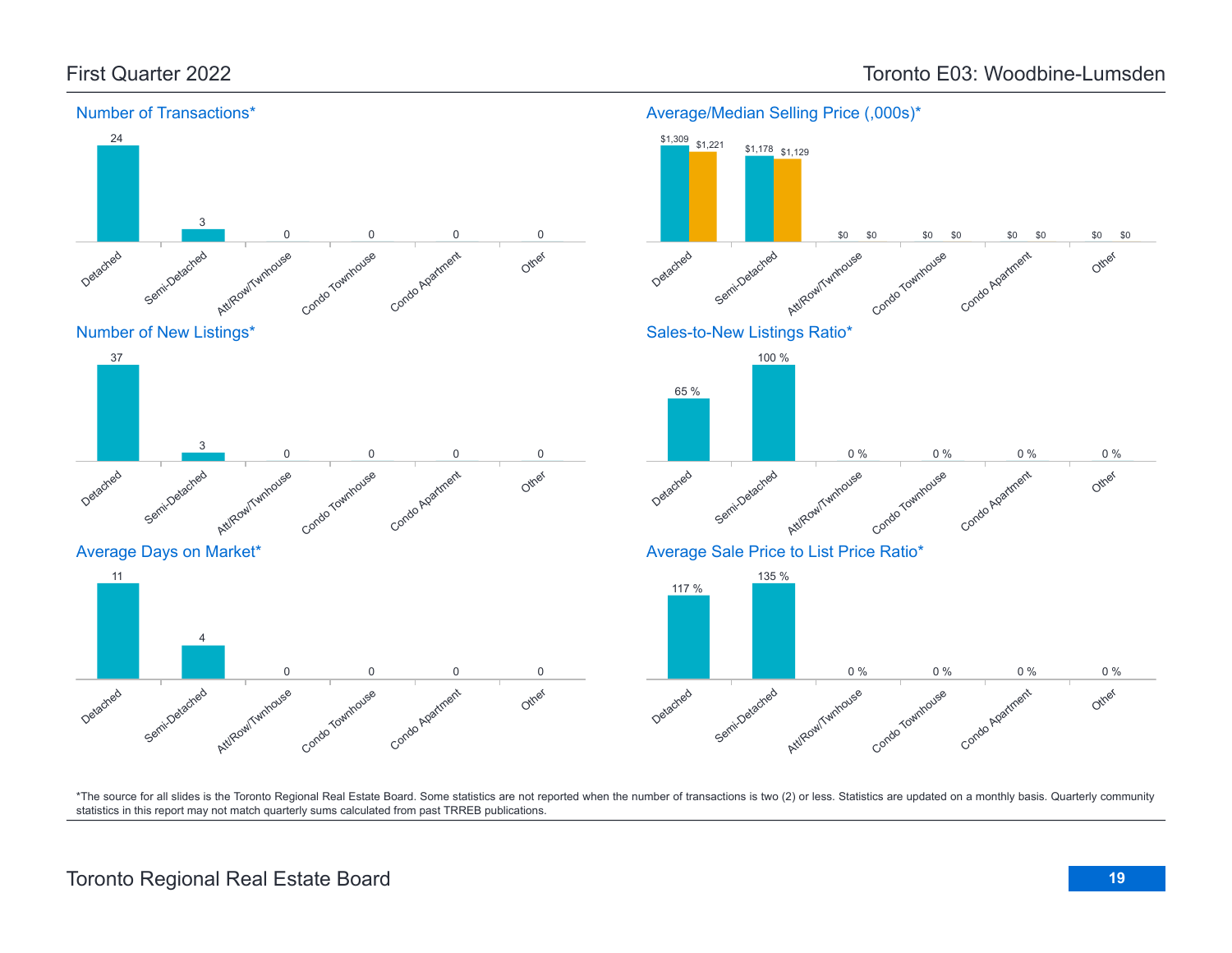# TORONTO E04 COMMUNITY BREAKDOWN

| <b>Community</b>    | <b>Sales</b> | <b>Dollar Volume</b> | <b>Average Price</b> | <b>Median Price</b> | <b>New Listings</b> | <b>Active Listings</b> | Avg. SP/LP | Avg. DOM |
|---------------------|--------------|----------------------|----------------------|---------------------|---------------------|------------------------|------------|----------|
| Clairlea-Birchmount | 67           | \$78,102,139         | \$1,165,704          | \$1,188,000         | 100                 | 20                     | 118%       |          |
| Dorset Park         | 69           | \$61,138,377         | \$886,063            | \$756,000           | 95                  | 18                     | 121%       |          |
| <b>Ionview</b>      | 16           | \$18,965,185         | \$1,185,324          | \$1,340,000         | 27                  |                        | 131%       |          |
| Kennedy Park        | 43           | \$42,632,114         | \$991,445            | \$1,060,000         | 51                  |                        | 120%       |          |
| Wexford-Maryvale    | 70           | \$80,919,500         | \$1,155,993          | \$1,292,500         | 105                 | 22                     | 122%       |          |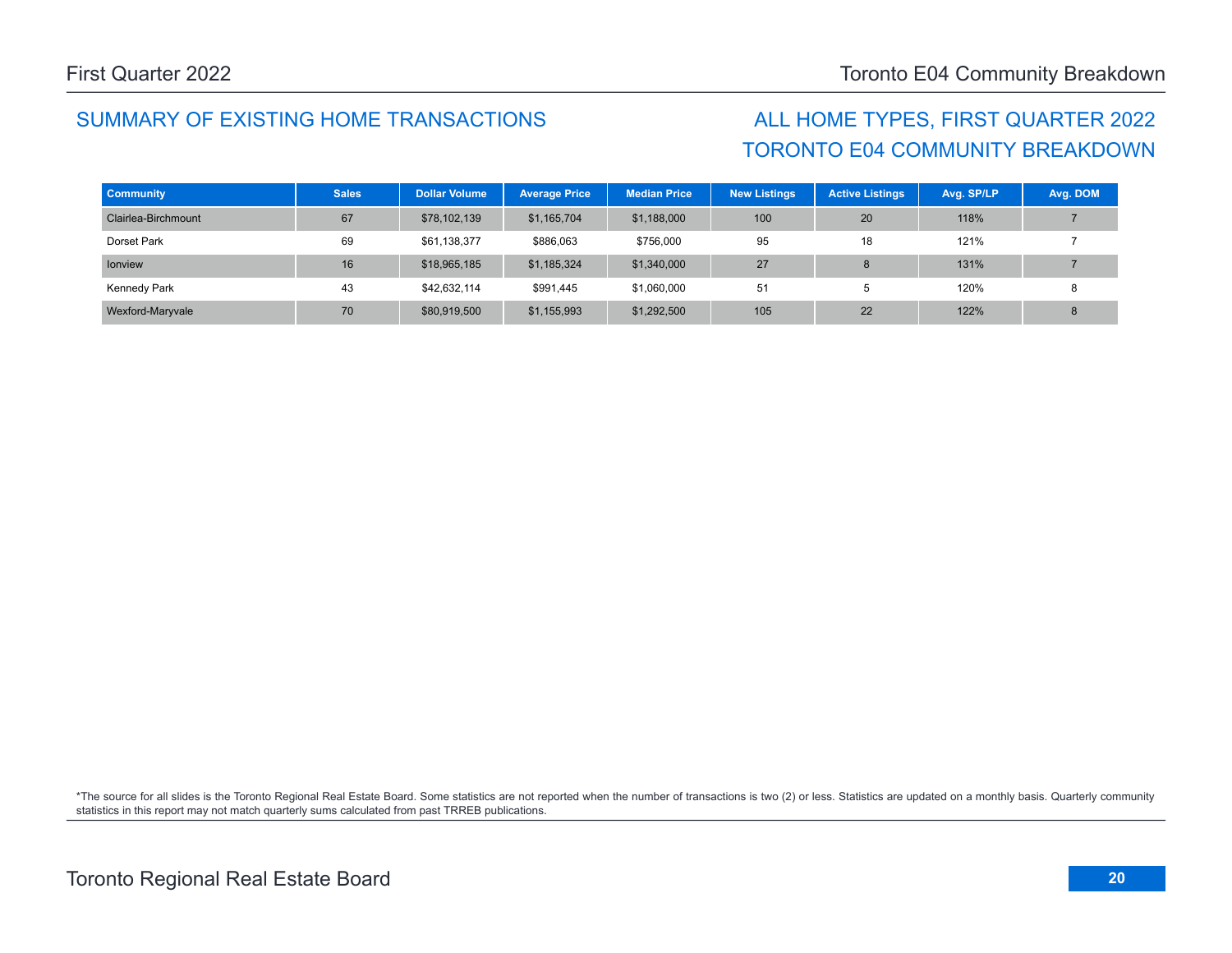Detached

Detached

7

Semi-Detached

Average Days on Market\*

Semi-Detached

11

6

Att/Row/Twnhouse

Att/Row/Twnhouse

17

6



Condo Townhouse

Condo Townhouse

14

9

Condo Apartment

Condo Agatment

16

5

Other

Other

0

1

#### Number of Transactions\*



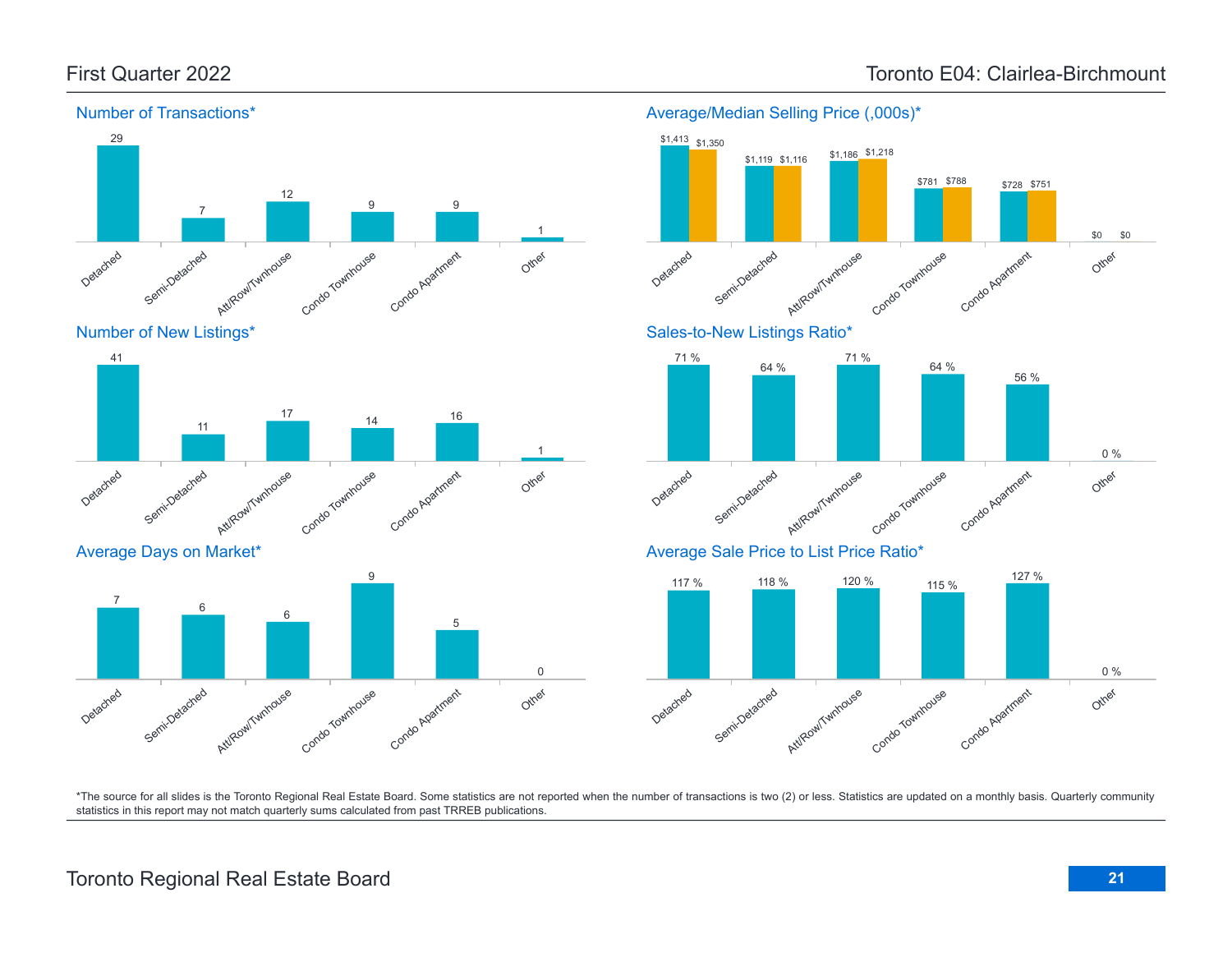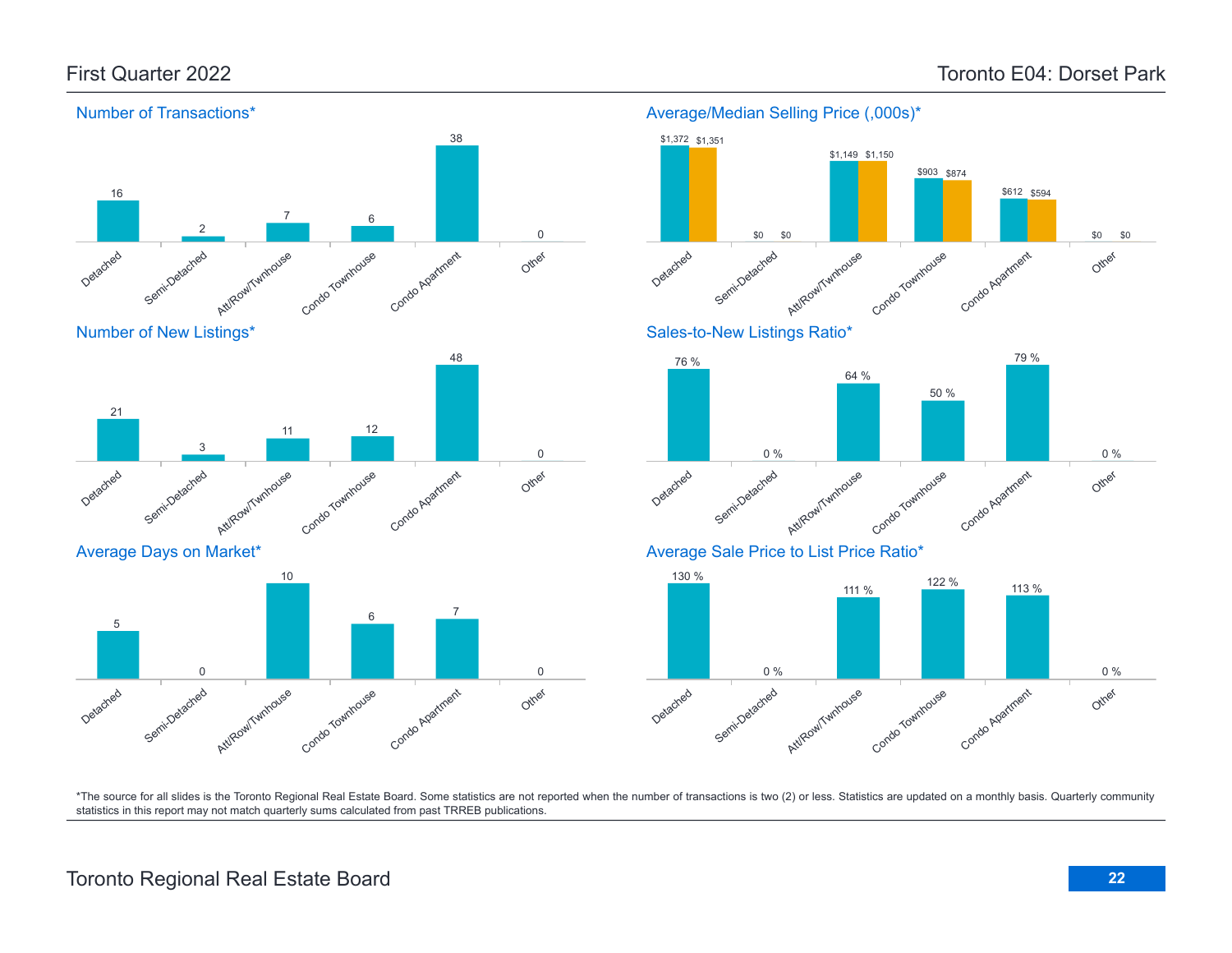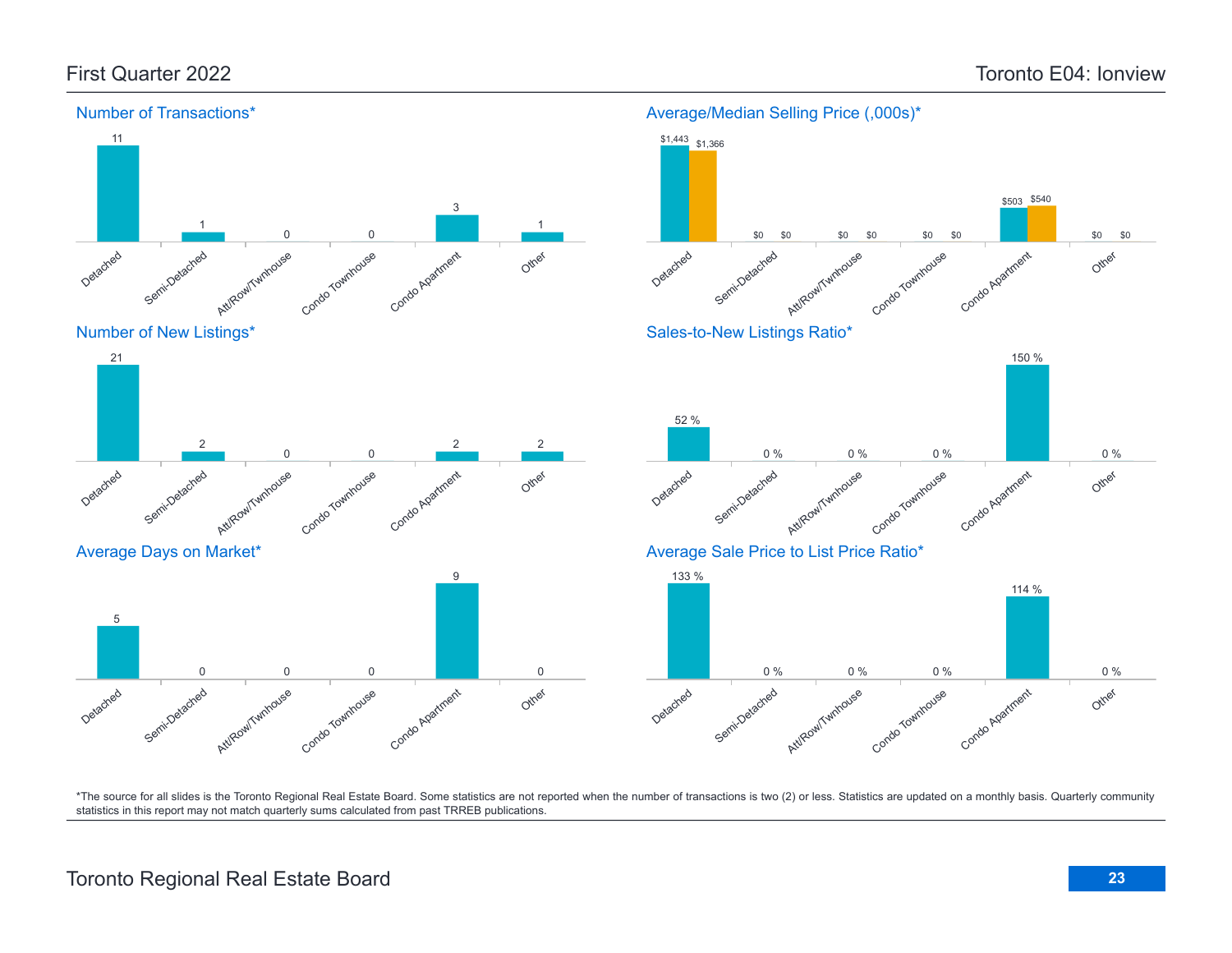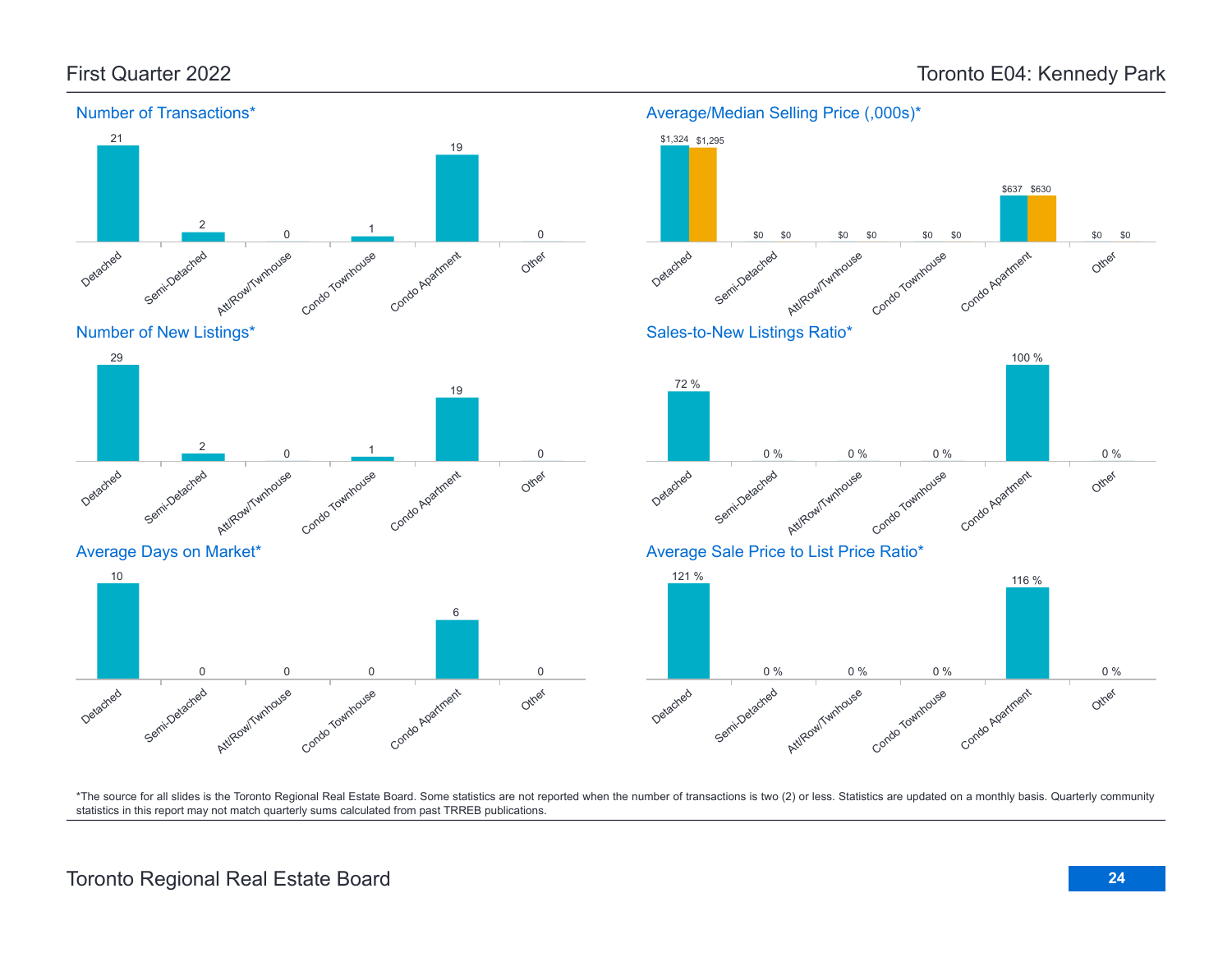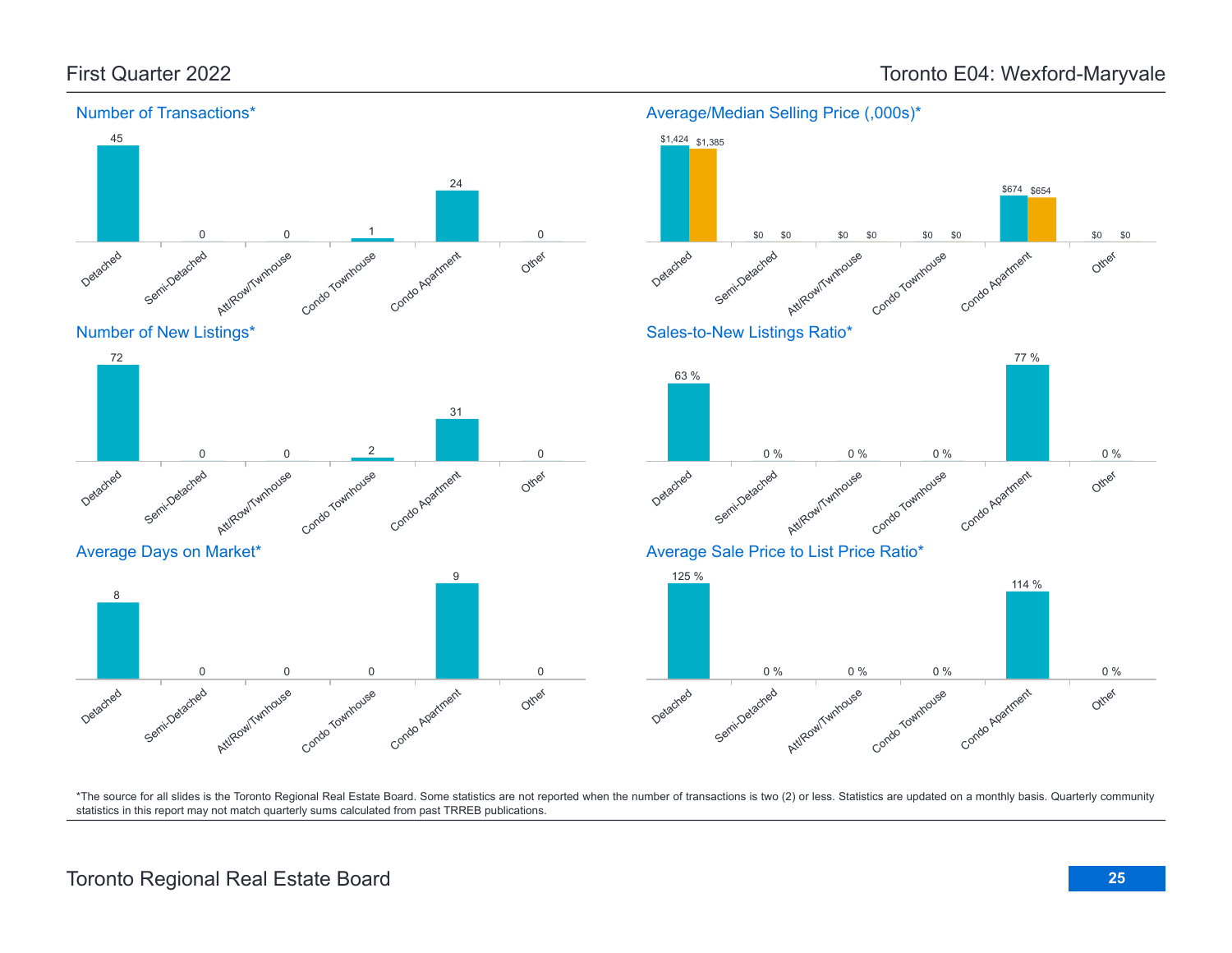# TORONTO E05 COMMUNITY BREAKDOWN

| <b>Community</b>       | <b>Sales</b> | <b>Dollar Volume</b> | <b>Average Price</b> | <b>Median Price</b> | <b>New Listings</b> | <b>Active Listings</b> | Avg. SP/LP | Avg. DOM |
|------------------------|--------------|----------------------|----------------------|---------------------|---------------------|------------------------|------------|----------|
| L'Amoreaux             | 117          | \$129,228,296        | \$1,104,515          | \$971,000           | 169                 | 40                     | 124%       |          |
| <b>Steeles</b>         | 60           | \$68,133,487         | \$1,135,558          | \$1,102,944         | 95                  | 26                     | 120%       |          |
| Tam O'Shanter-Sullivan | 61           | \$62,722,542         | \$1,028,238          | \$851,800           | 100                 | 33                     | 120%       |          |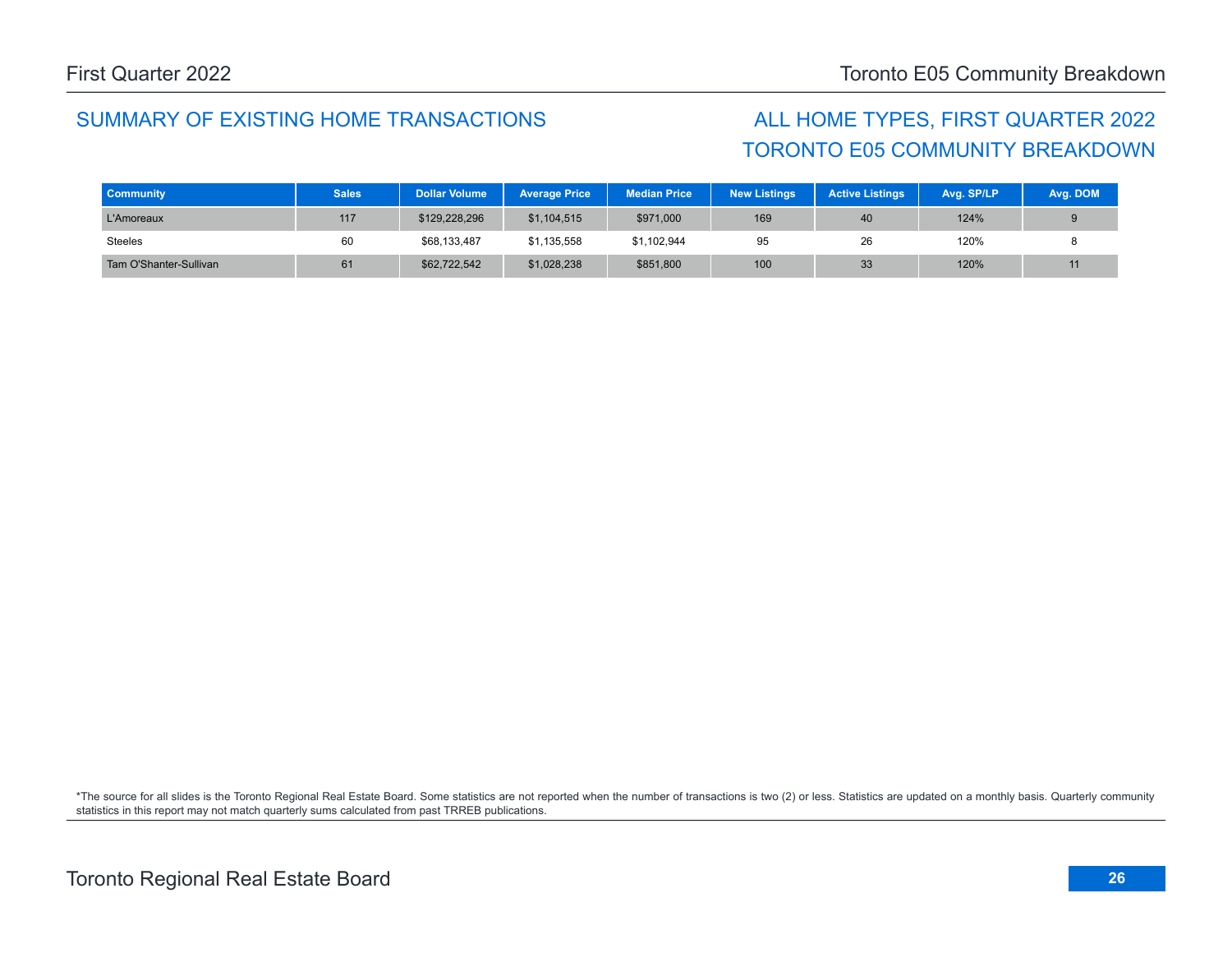Other

\$0

\$0



### Number of New Listings\*



### Average Days on Market\*



### Average/Median Selling Price (,000s)\* Detached Semi-Detached Attikow/Twnhouse Condo Townhouse Condo Apatment \$1,687 \$1,661 \$1,257 \$1,228 \$942 \$944 \$686 \$678 \$1,235 \$1,210 Sales-to-New Listings Ratio\* 86 %



### Average Sale Price to List Price Ratio\*

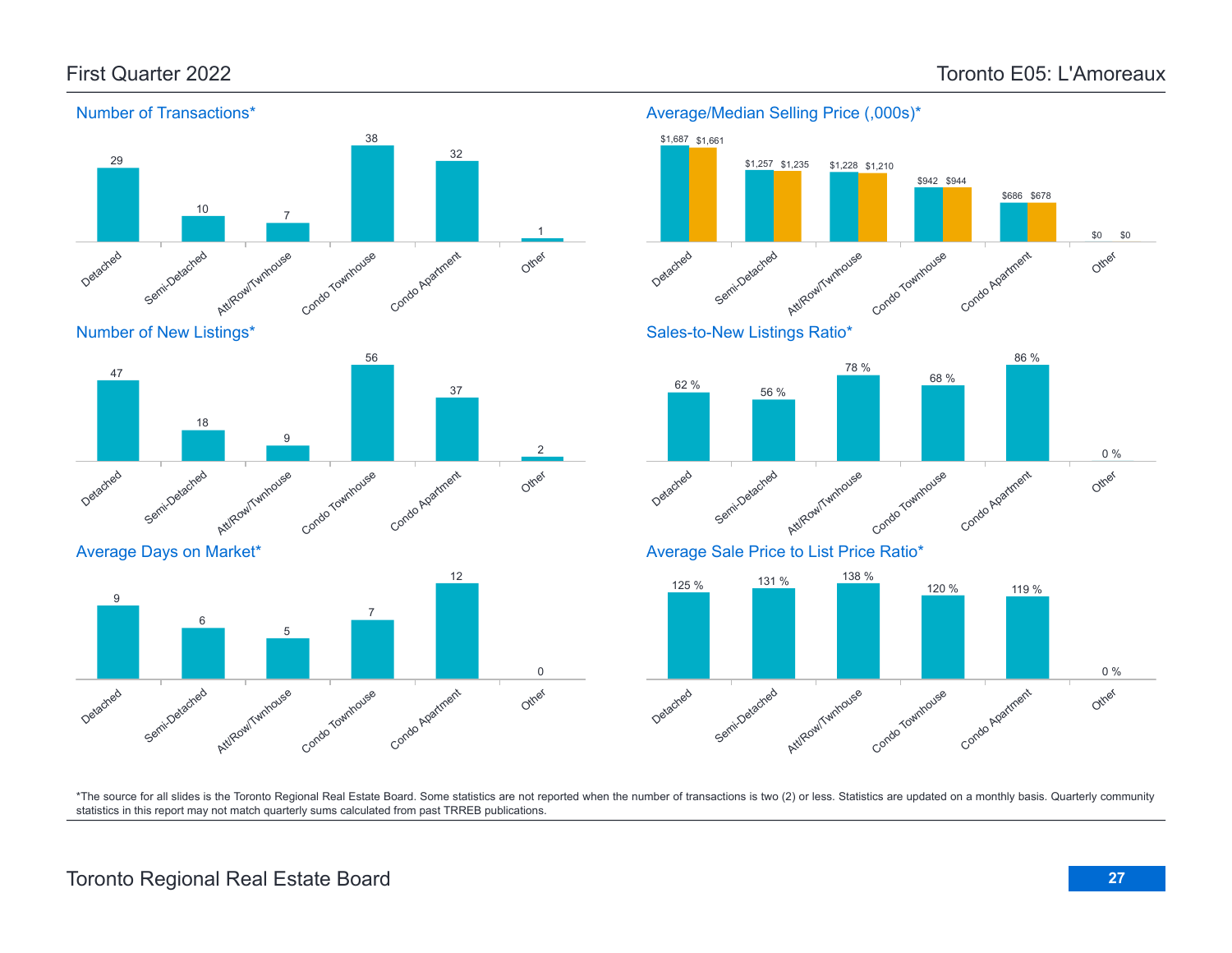

Number of New Listings\*



Average Days on Market\*



### Average/Median Selling Price (,000s)\*



Sales-to-New Listings Ratio\*



Average Sale Price to List Price Ratio\*

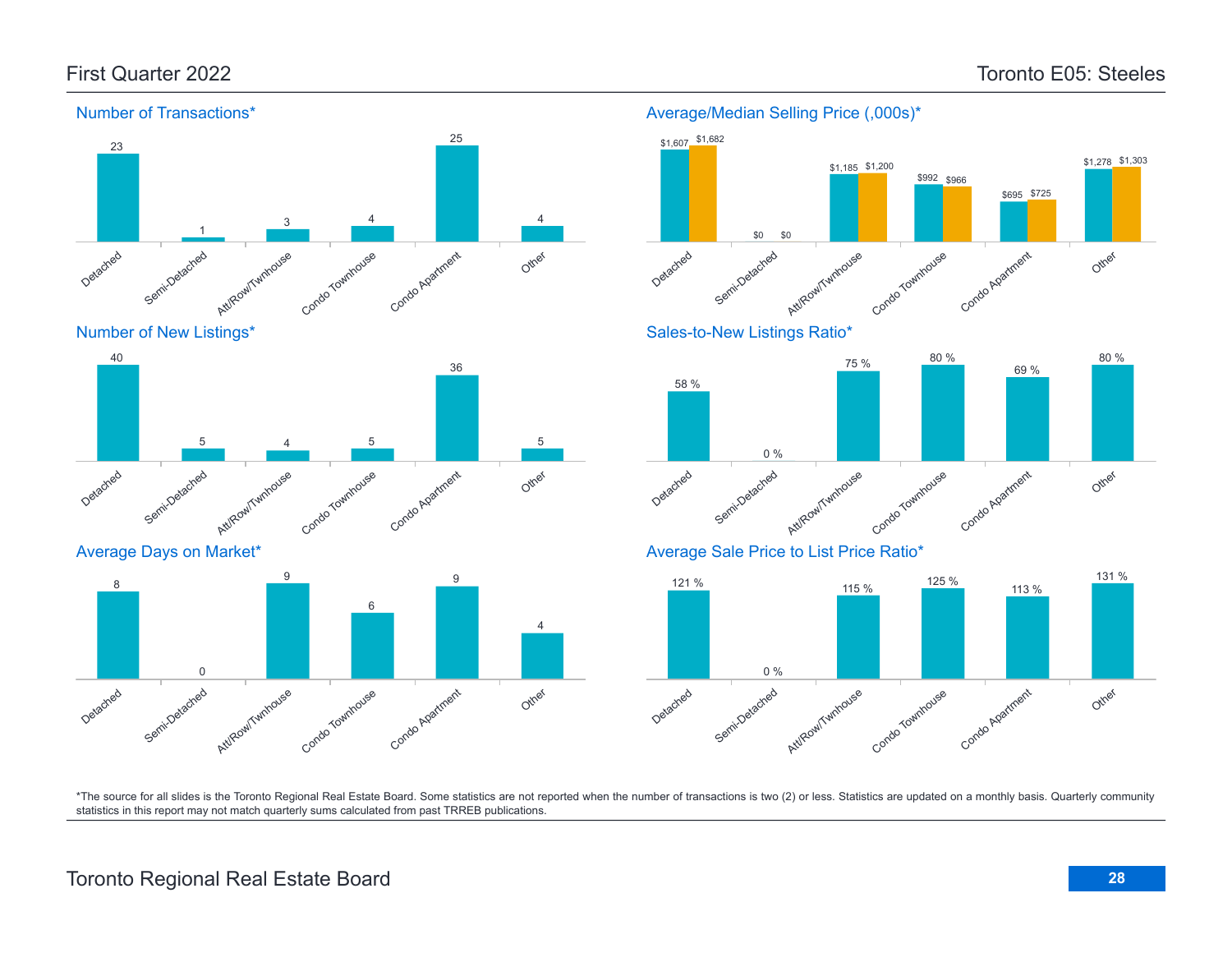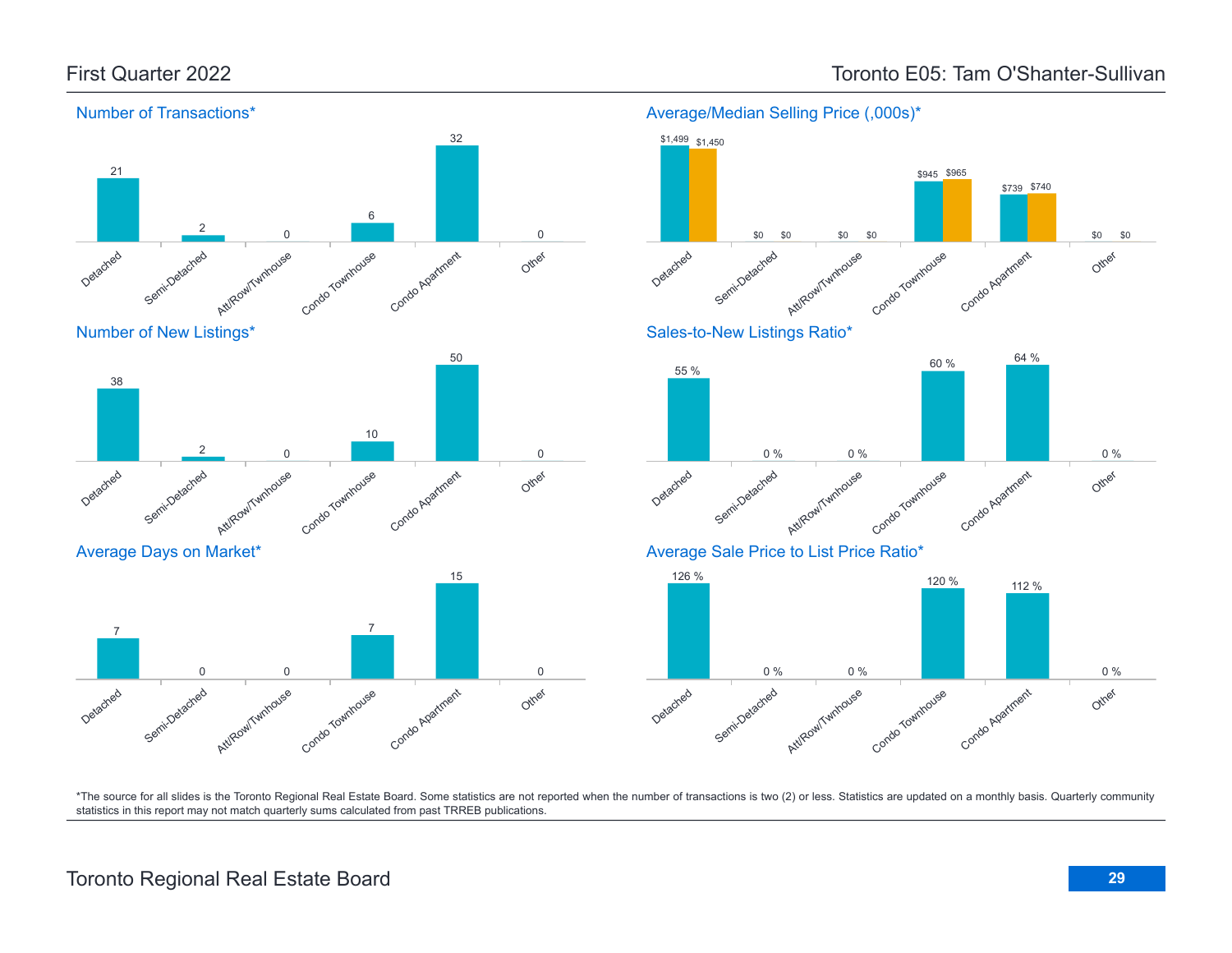# TORONTO E06 COMMUNITY BREAKDOWN

| <b>Community</b>             | <b>Sales</b> | Dollar Volume <sup>'</sup> | <b>Average Price</b> | <b>Median Price</b> | <b>New Listings</b> | <b>Active Listings</b> | Avg. SP/LP | Avg. DOM |
|------------------------------|--------------|----------------------------|----------------------|---------------------|---------------------|------------------------|------------|----------|
| <b>Birchcliffe-Cliffside</b> | 88           | \$121,364,868              | \$1,379,146          | \$1,210,050         | 135                 | 27                     | 115%       |          |
| Oakridge                     | 19           | \$21,144,986               | \$1.112.894          | \$1,130,000         | 29                  |                        | 109%       |          |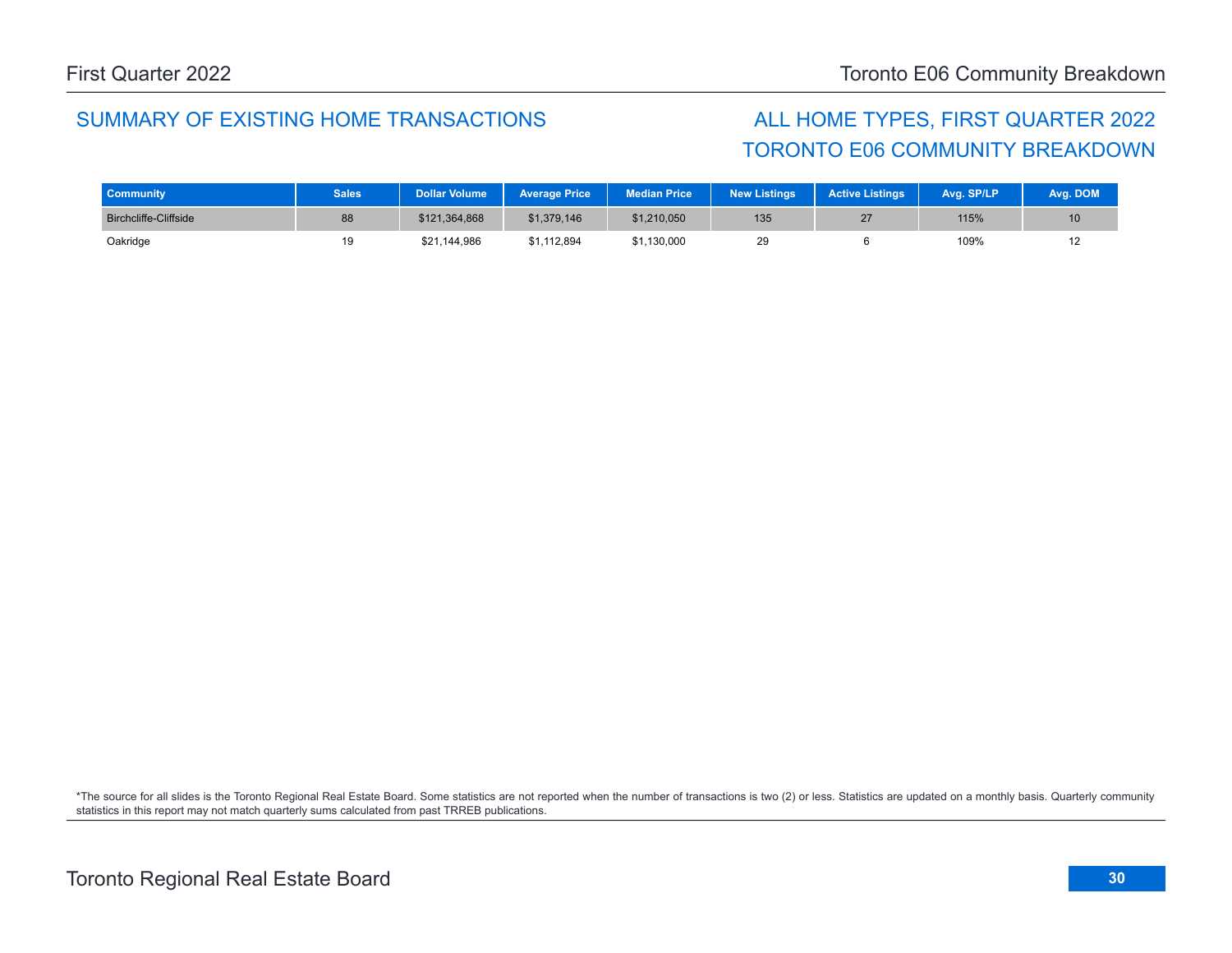

#### Number of Transactions\*





\*The source for all slides is the Toronto Regional Real Estate Board. Some statistics are not reported when the number of transactions is two (2) or less. Statistics are updated on a monthly basis. Quarterly community statistics in this report may not match quarterly sums calculated from past TRREB publications.

Other

0

Att/Row/Twnhouse

Condo Townhouse

0 0

Condo Apartment

Detached

8

Semi-Detached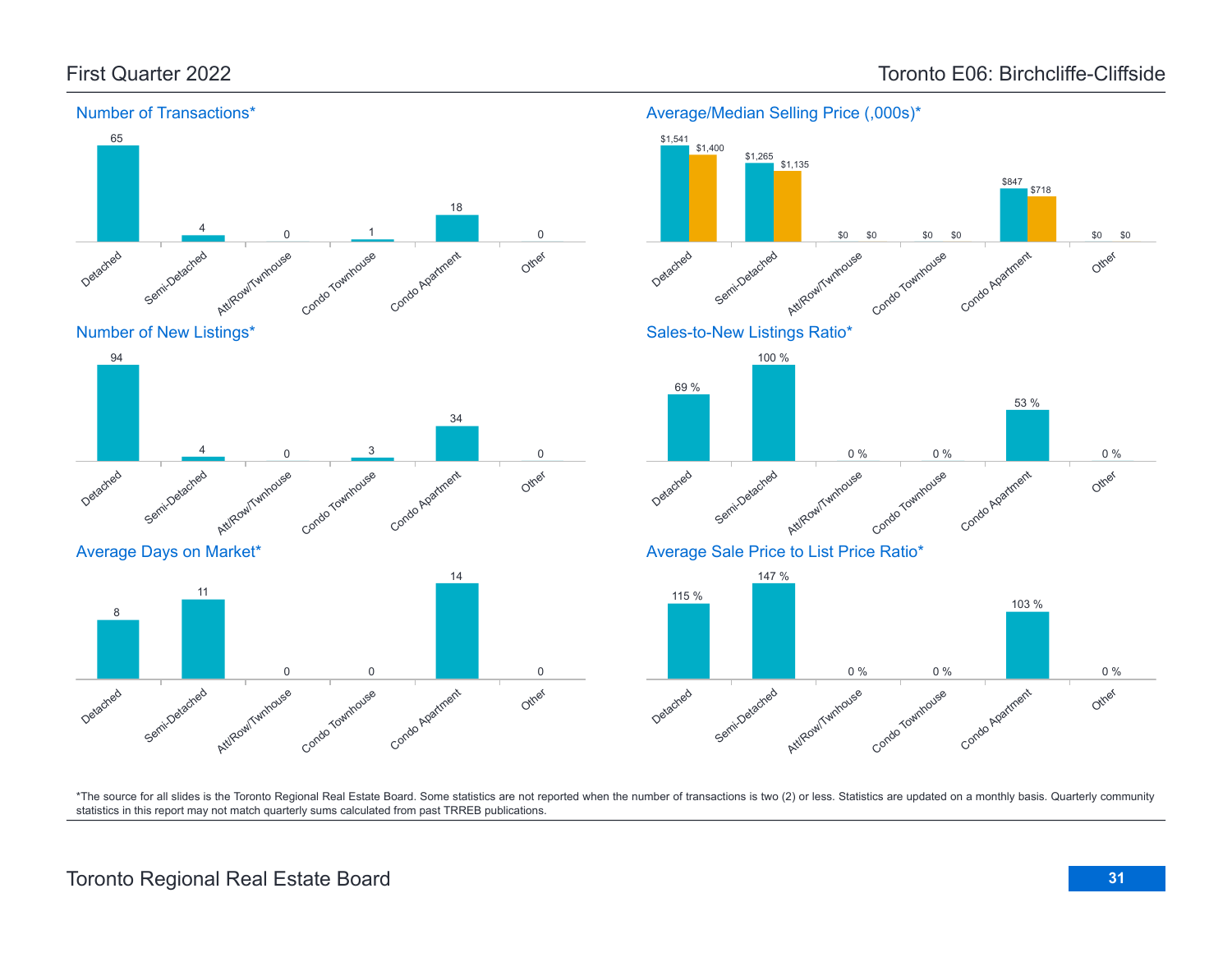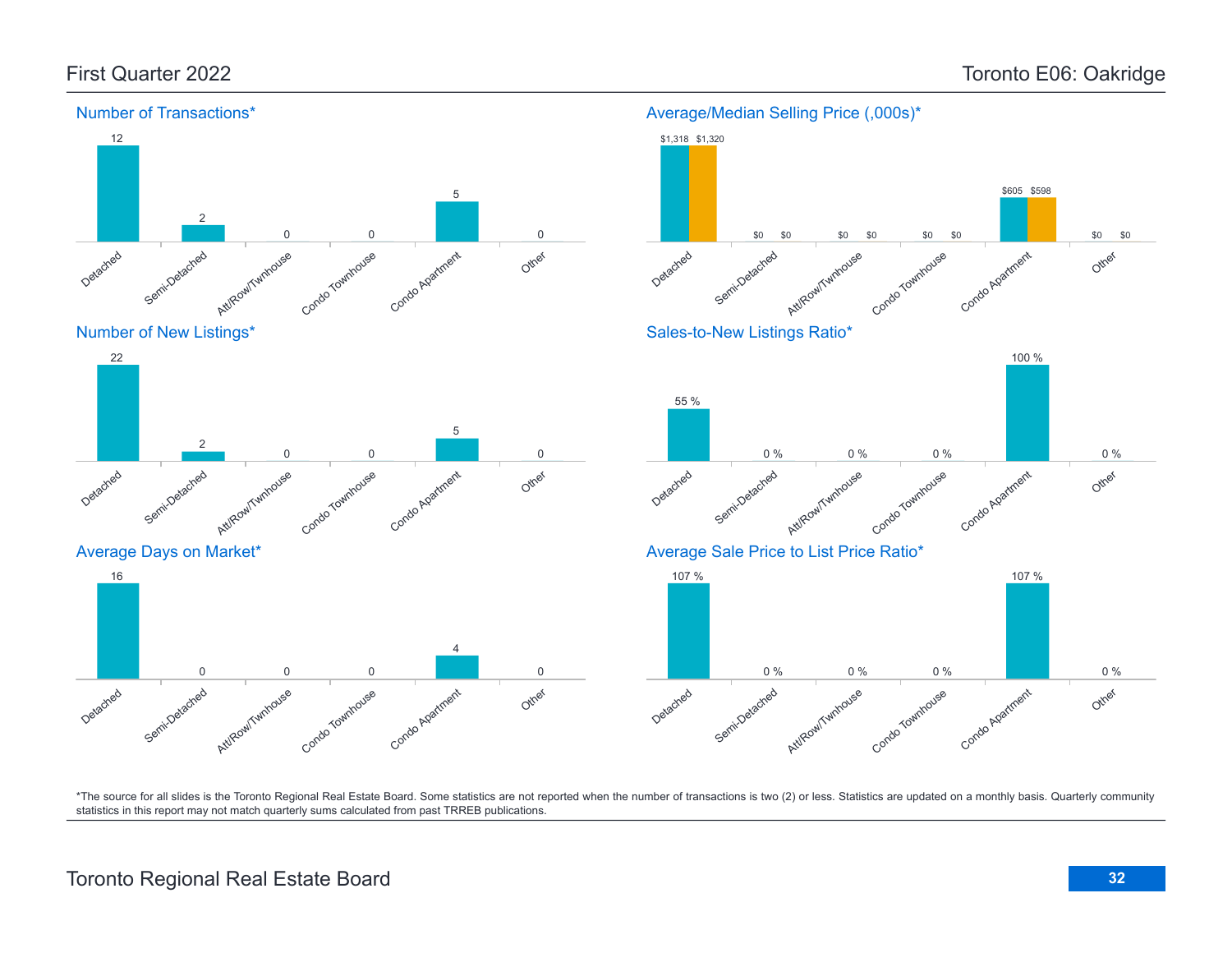# TORONTO E07 COMMUNITY BREAKDOWN

| <b>Community</b>             | <b>Sales</b> | <b>Dollar Volume</b> | <b>Average Price</b> | <b>Median Price</b> | <b>New Listings</b> | <b>Active Listings</b> | Avg. SP/LP | Avg. DOM |
|------------------------------|--------------|----------------------|----------------------|---------------------|---------------------|------------------------|------------|----------|
| <b>Agincourt North</b>       | 68           | \$80,407,764         | \$1,182,467          | \$1,300,000         | 105                 | 22                     | 122%       |          |
| Agincourt South-Malvern West | 78           | \$69,299,350         | \$888.453            | \$717,500           | 138                 | 40                     | 120%       |          |
| Milliken                     | 44           | \$52,097,276         | \$1,184,029          | \$1,272,500         | 86                  | 27                     | 130%       |          |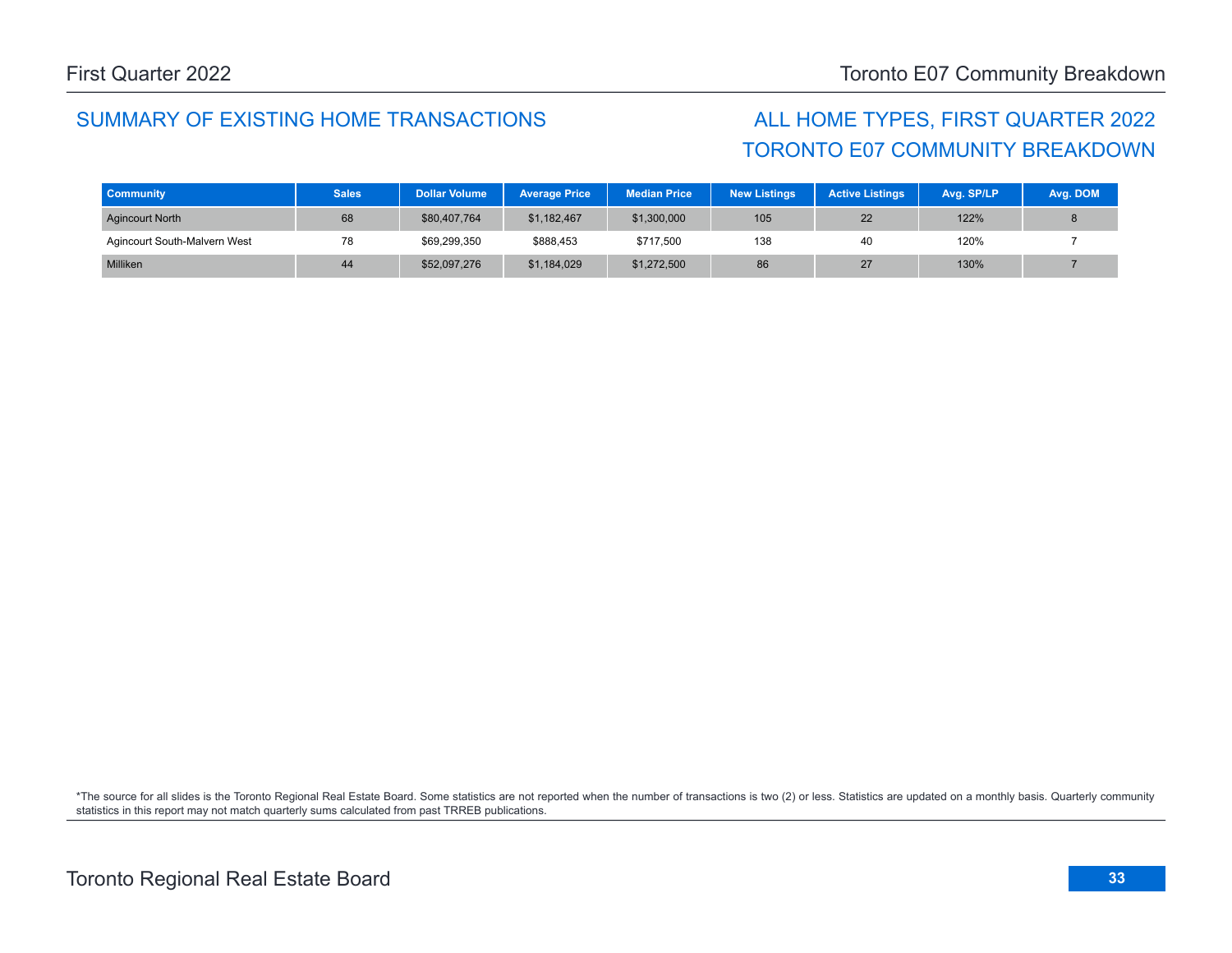

### Number of New Listings\*



Average Days on Market\*



#### Average/Median Selling Price (,000s)\* \$1,468 \$1,465 \$1,286 \$1,305 \$1,208 \$1,233



### Sales-to-New Listings Ratio\*



### Average Sale Price to List Price Ratio\*

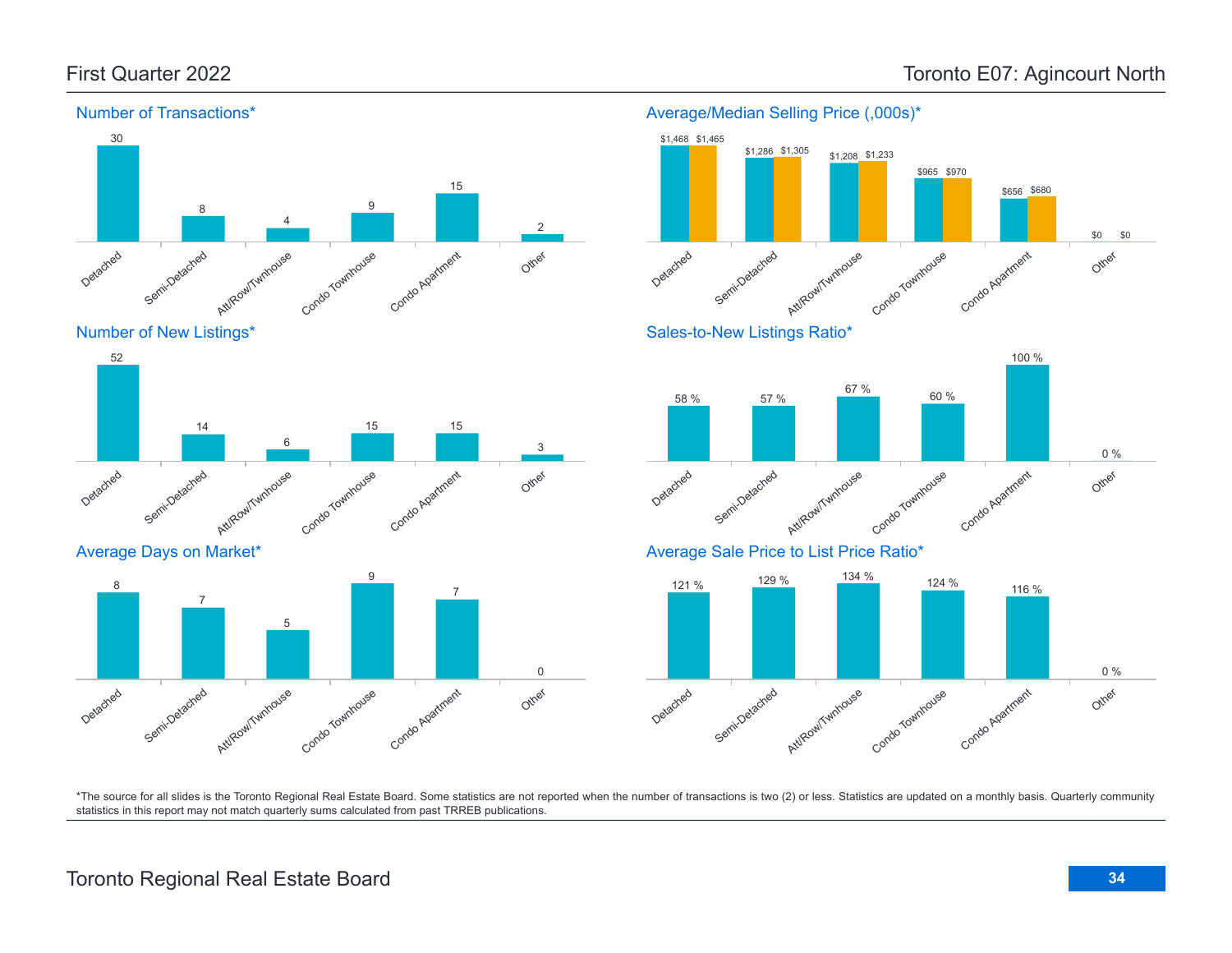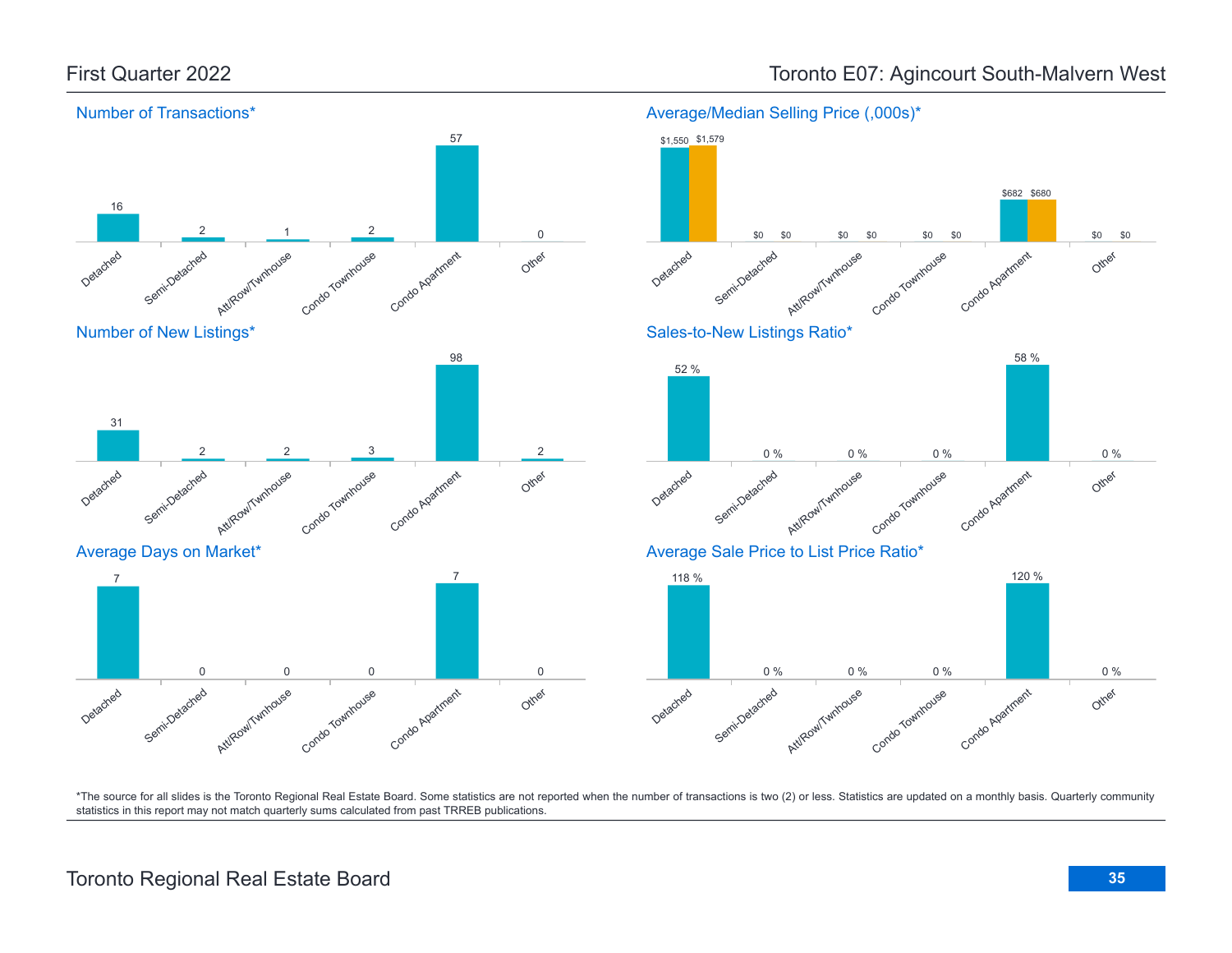Other

Other

Other

0 %

0 %

\$0

\$0

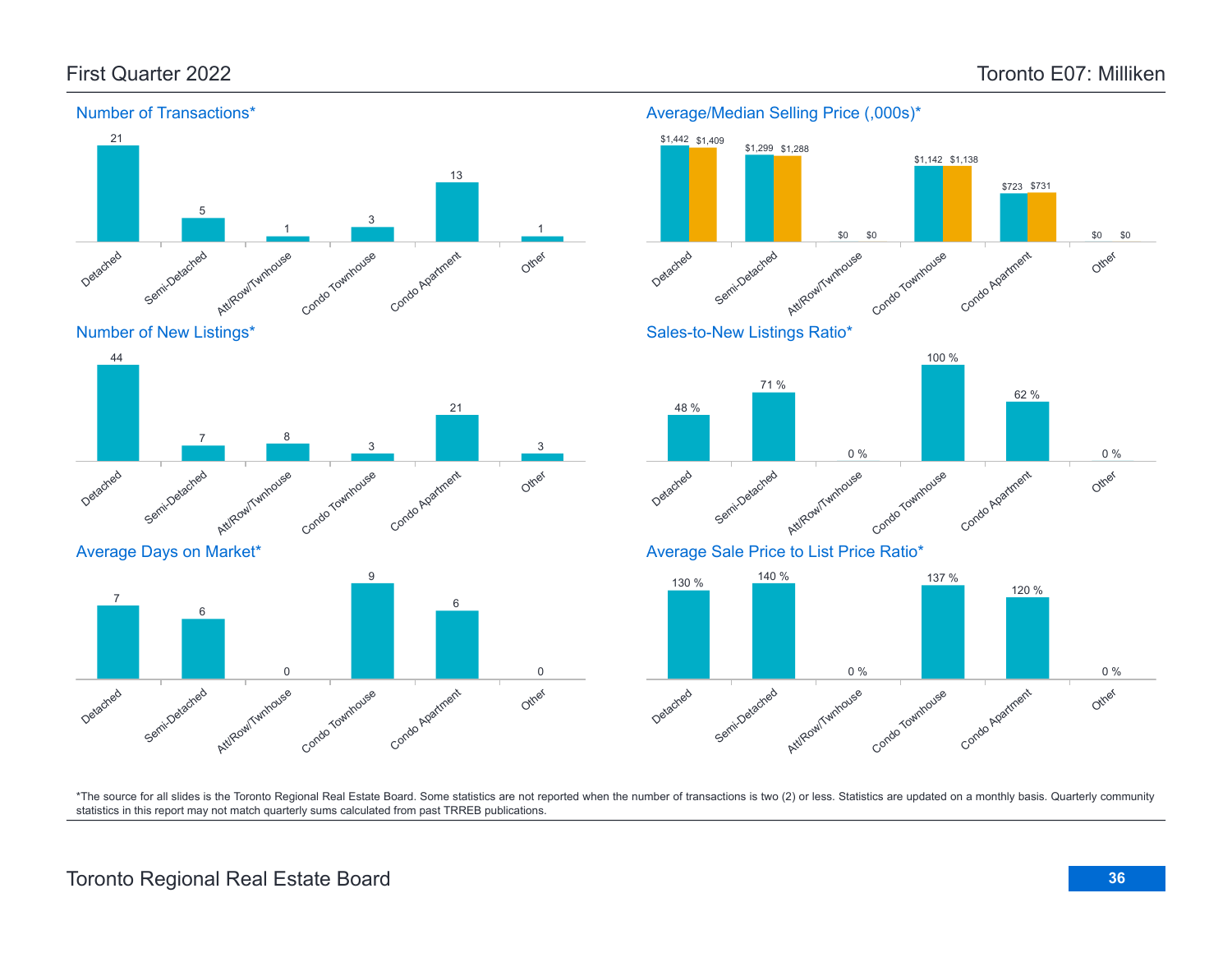# TORONTO E08 COMMUNITY BREAKDOWN

| <b>Community</b>     | <b>Sales</b> | <b>Dollar Volume</b> | <b>Average Price</b> | <b>Median Price</b> | <b>New Listings</b> | <b>Active Listings</b> | Avg. SP/LP | Avg. DOM |
|----------------------|--------------|----------------------|----------------------|---------------------|---------------------|------------------------|------------|----------|
| Cliffcrest           | 56           | \$83,137,577         | \$1,484,600          | \$1,342,639         | 82                  | 22                     | 114%       | 14       |
| <b>Eglinton East</b> | 62           | \$58,488,589         | \$943,364            | \$712,510           | 76                  | 11                     | 121%       | 10       |
| Guildwood            | 33           | \$40,668,136         | \$1,232,368          | \$1,300,000         | 51                  |                        | 123%       |          |
| Scarborough Village  | 42           | \$37,822,538         | \$900,537            | \$653,444           | 63                  | 17                     | 117%       | 10       |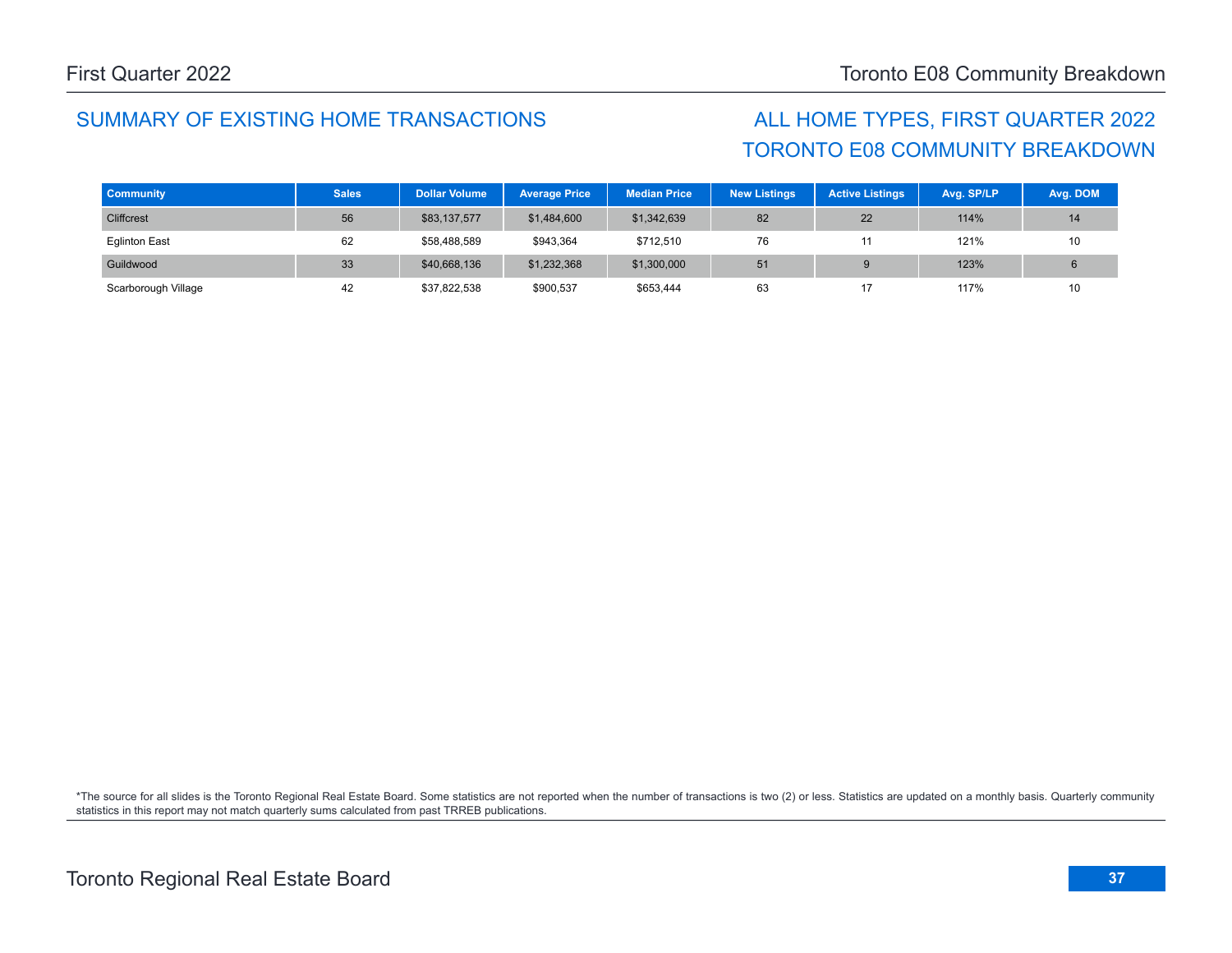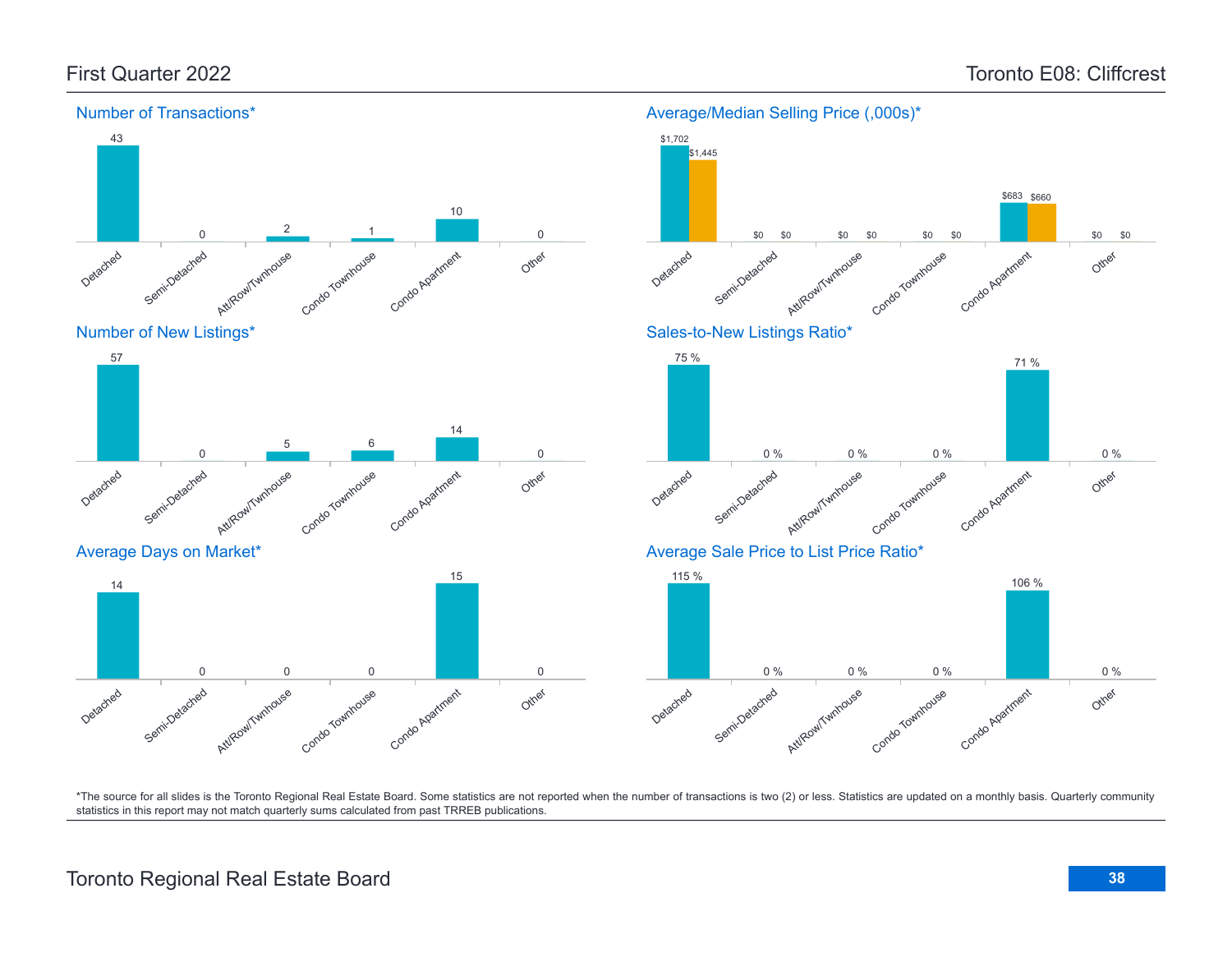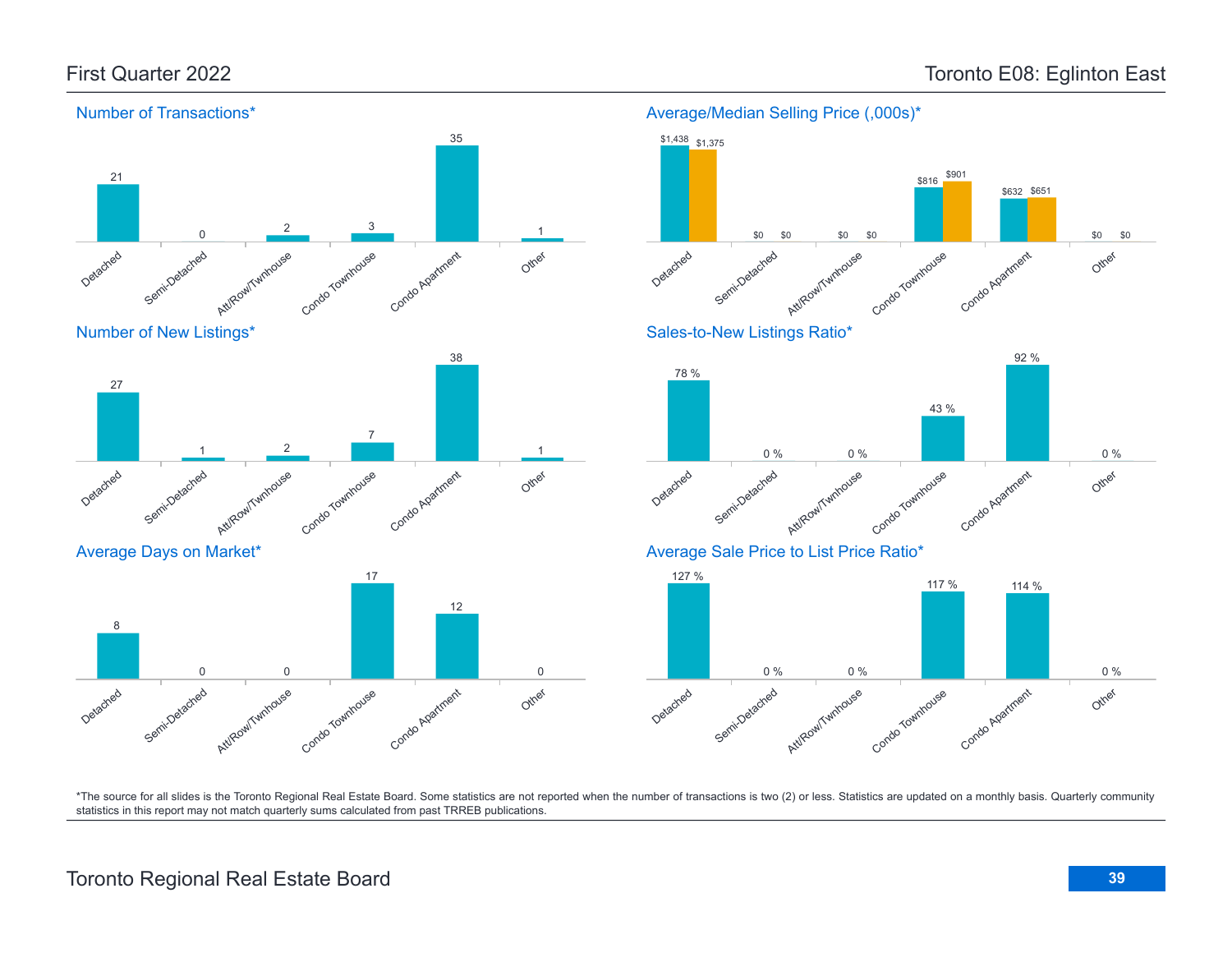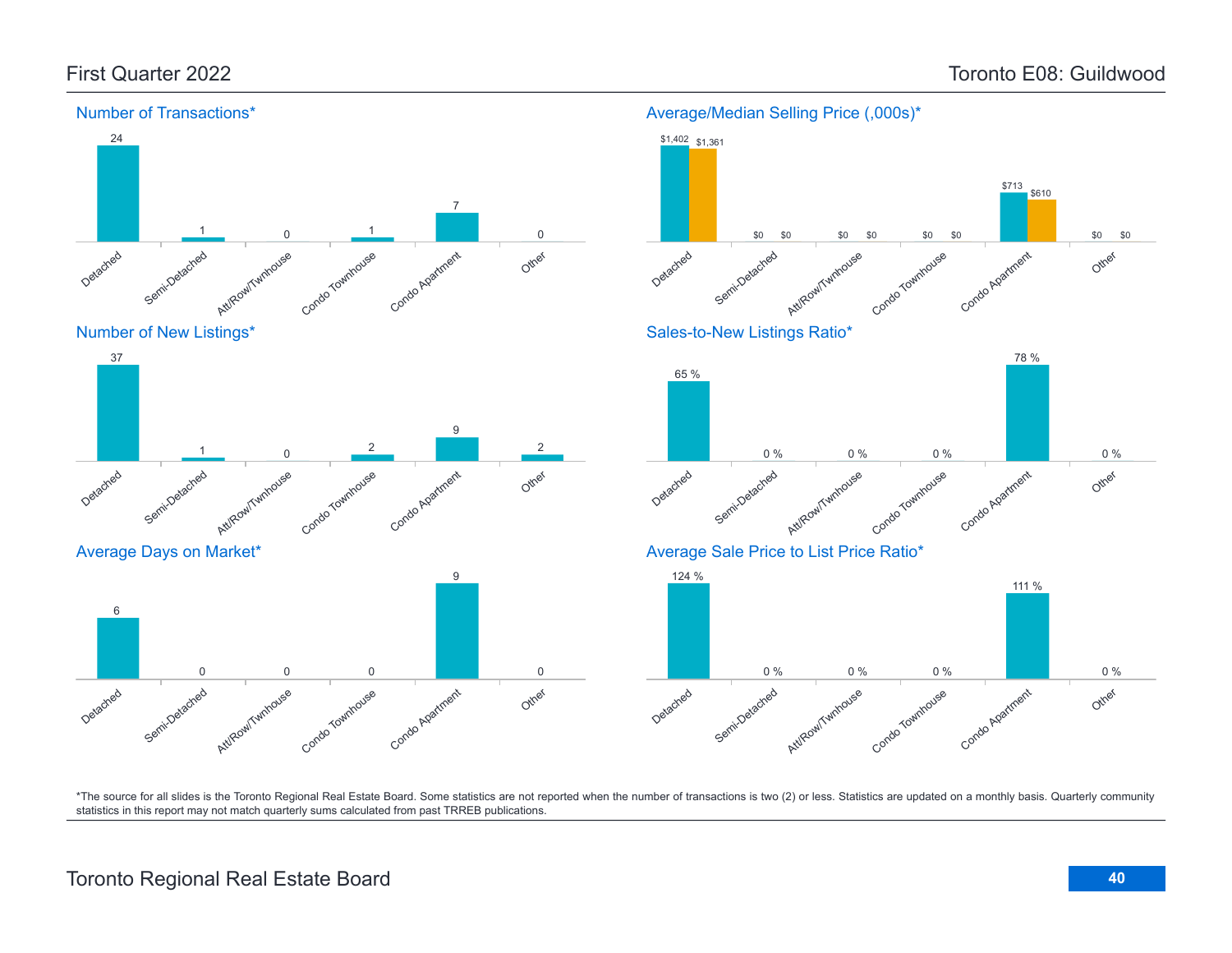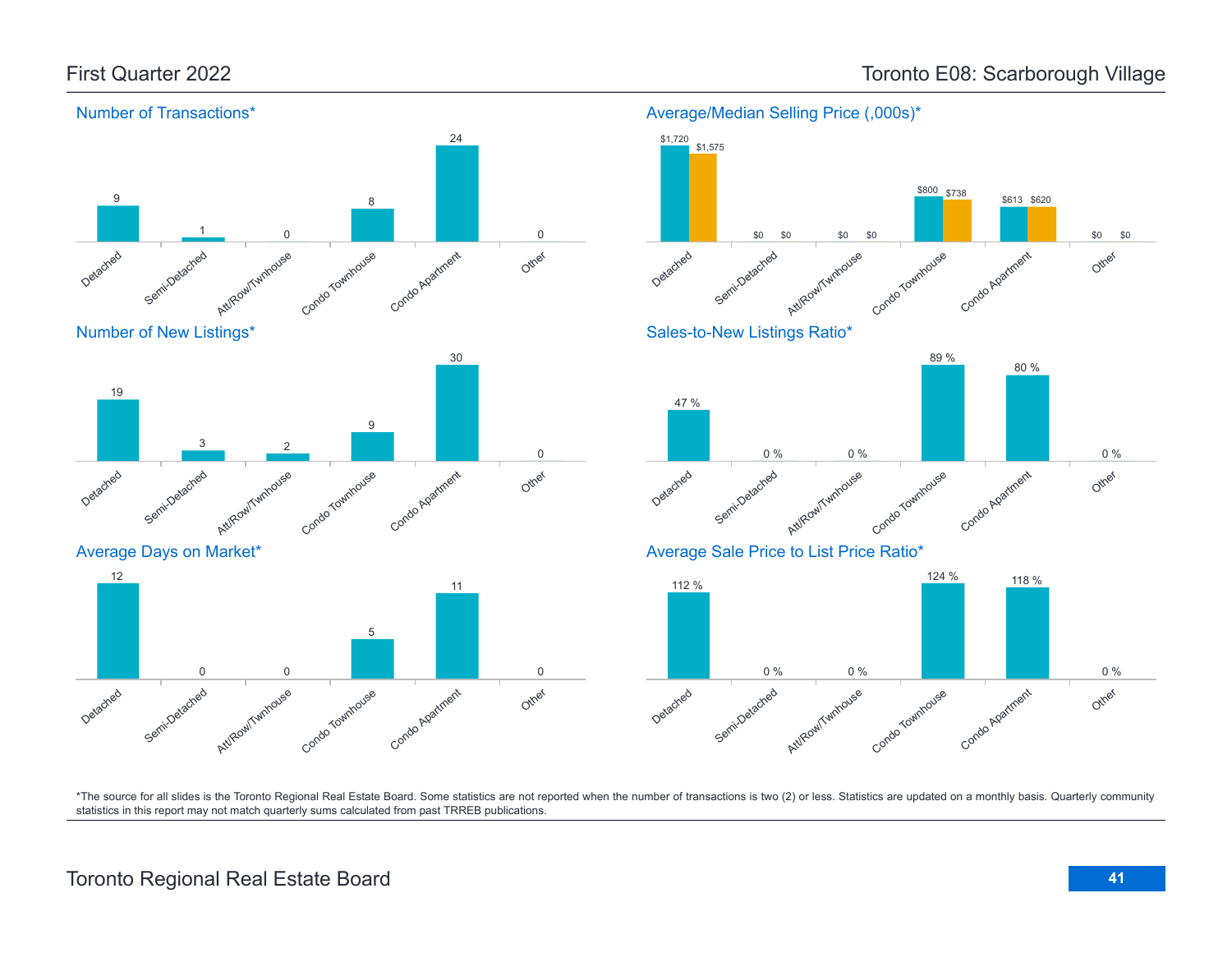# TORONTO E09 COMMUNITY BREAKDOWN

| <b>Community</b> | <b>Sales</b> | <b>Dollar Volume</b> | <b>Average Price</b> | <b>Median Price</b> | <b>New Listings</b> | <b>Active Listings</b> | Avg. SP/LP | Avg. DOM |
|------------------|--------------|----------------------|----------------------|---------------------|---------------------|------------------------|------------|----------|
| Bendale          | 87           | \$85,913,888         | \$987,516            | \$842,500           | 145                 | 32                     | 126%       |          |
| Morningside      | 39           | \$38,961,500         | \$999,013            | \$900,000           | 54                  |                        | 122%       |          |
| Woburn           | 113          | \$114,930,986        | \$1,017,088          | \$1,025,000         | 185                 | 42                     | 122%       |          |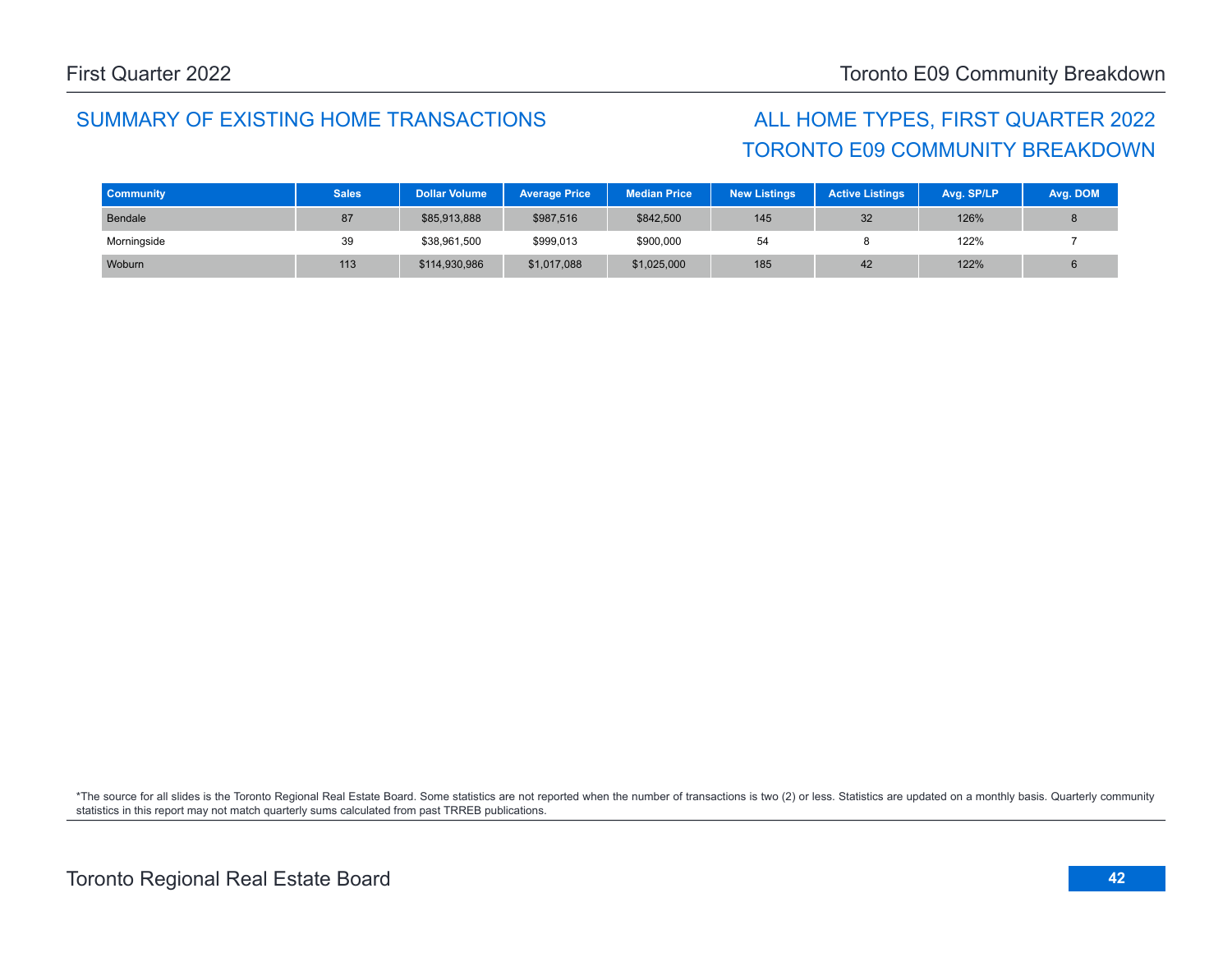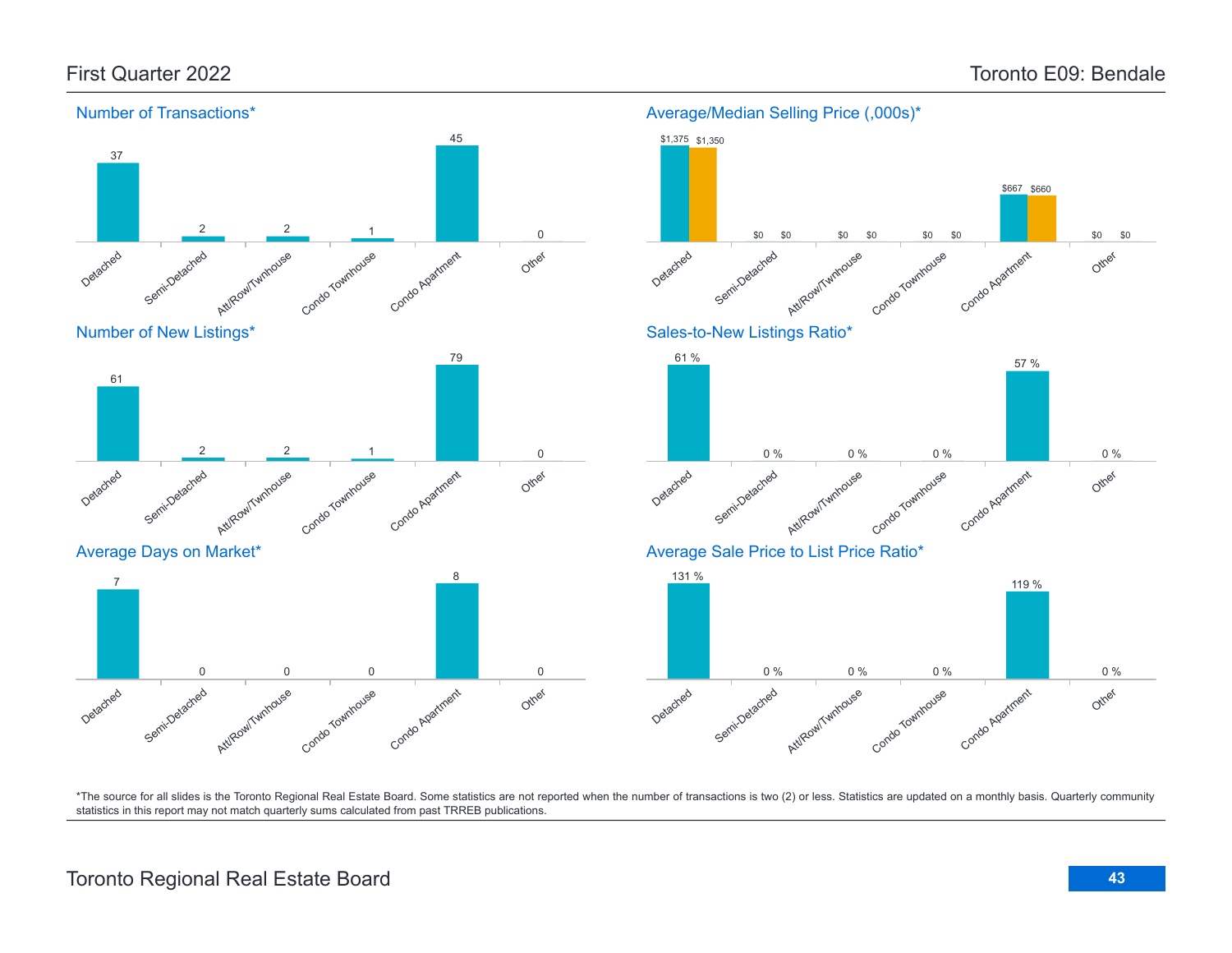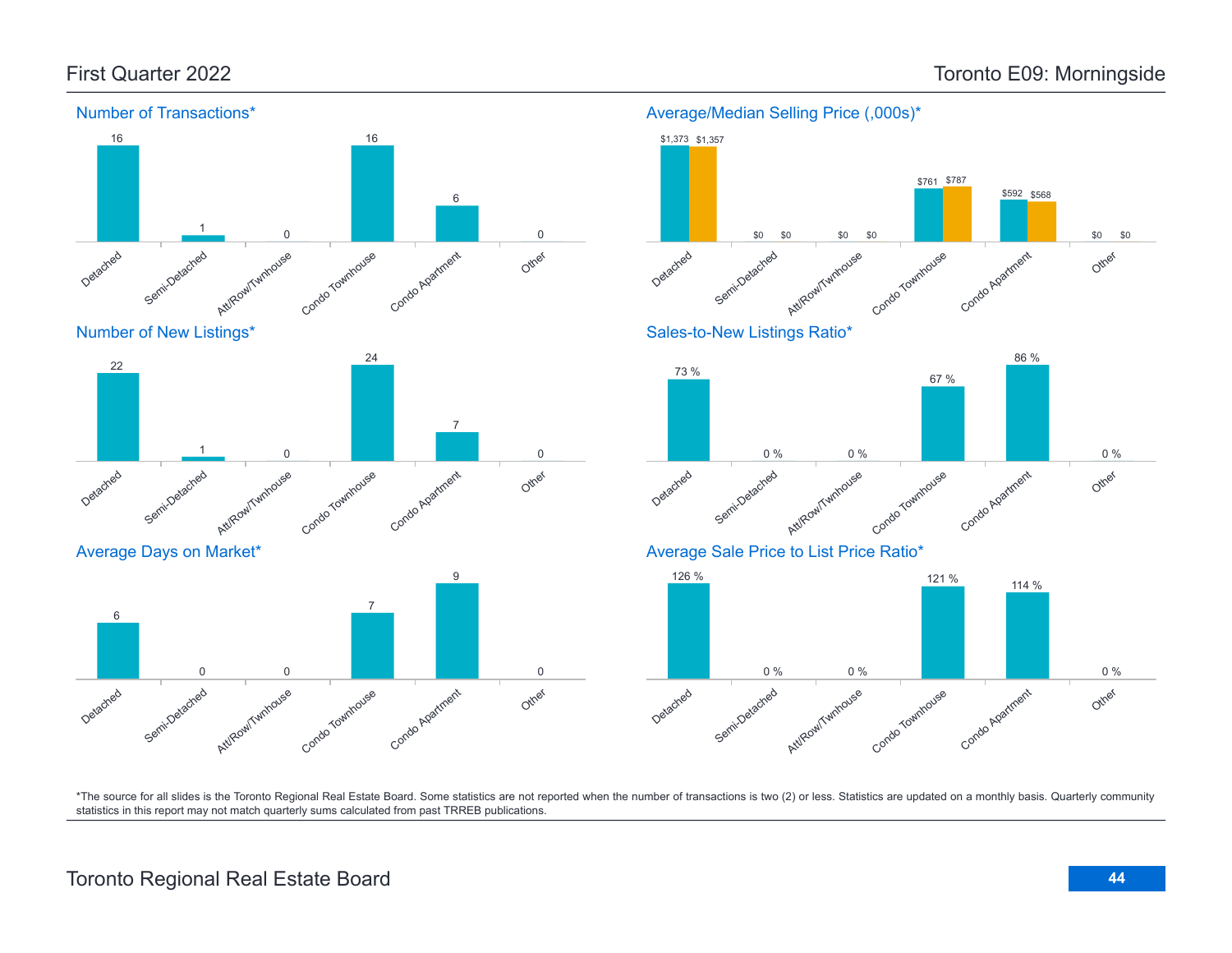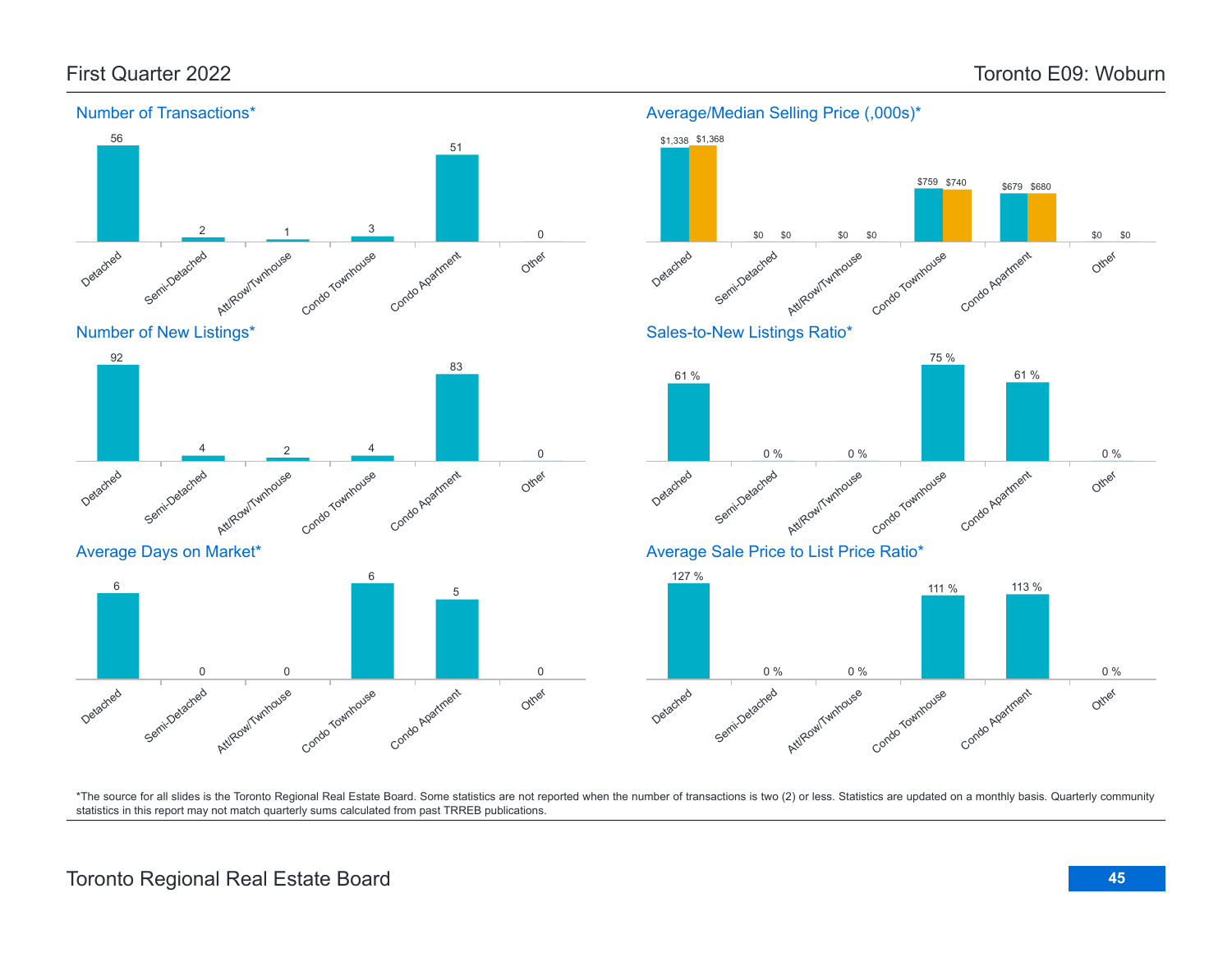# TORONTO E10 COMMUNITY BREAKDOWN

| <b>Community</b>       | <b>Sales</b> | <b>Dollar Volume</b> | <b>Average Price</b> | <b>Median Price</b> | <b>New Listings</b> | <b>Active Listings</b> | Avg. SP/LP | Avg. DOM |
|------------------------|--------------|----------------------|----------------------|---------------------|---------------------|------------------------|------------|----------|
| Centennial Scarborough | 35           | \$51,884,036         | \$1,482,401          | \$1,415,000         | 44                  |                        | 123%       |          |
| <b>Highland Creek</b>  | 35           | \$59,483,900         | \$1,699,540          | \$1,695,000         | 51                  |                        | 123%       |          |
| Rouge E10              | 28           | \$38,231,512         | \$1,365,411          | \$1,353,500         | 35                  |                        | 129%       |          |
| West Hill              | 87           | \$83,330,626         | \$957,823            | \$880,000           | 122                 | 19                     | 122%       |          |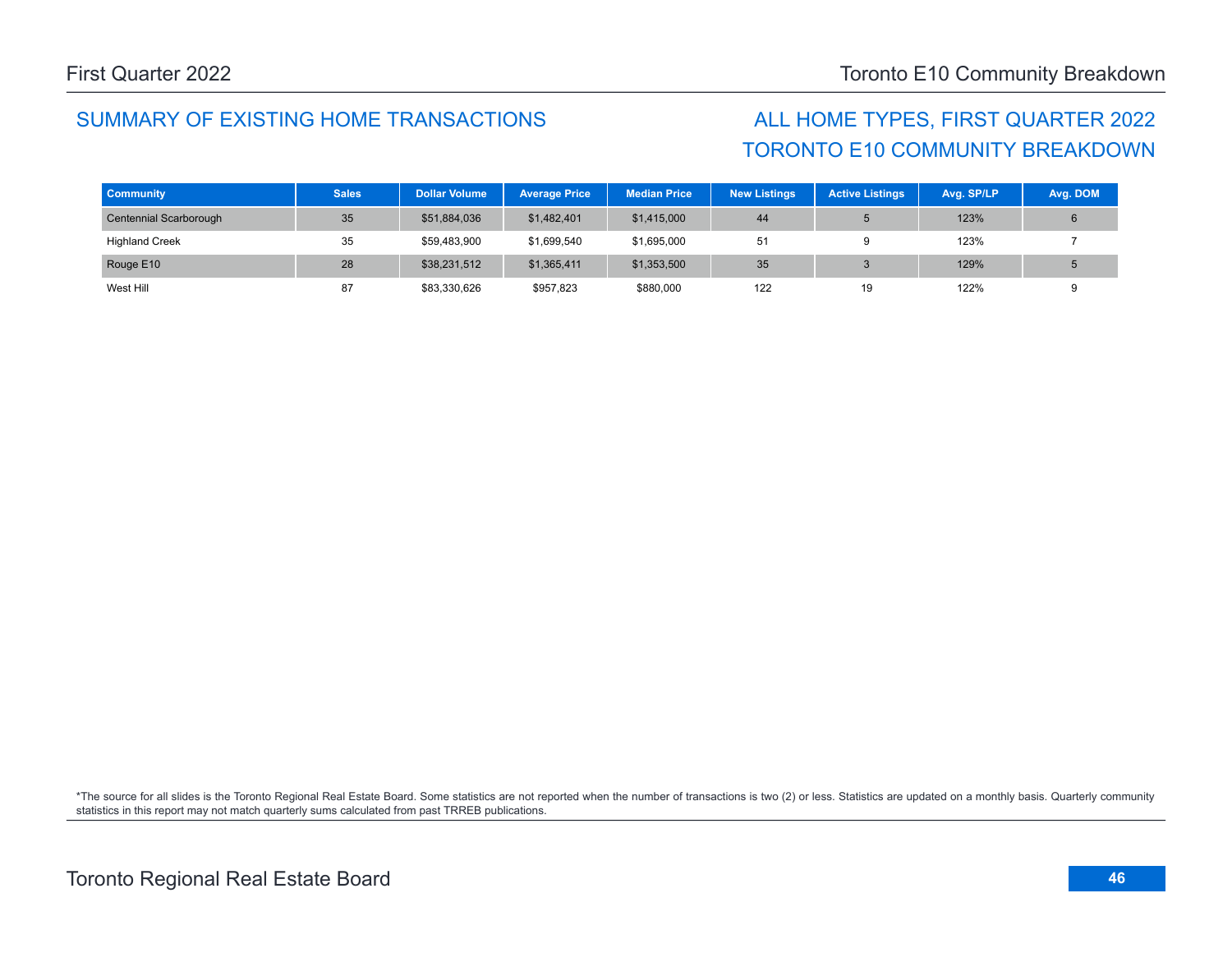

First Quarter 2022 **Toronto E10: Centennial Scarborough** Toronto E10: Centennial Scarborough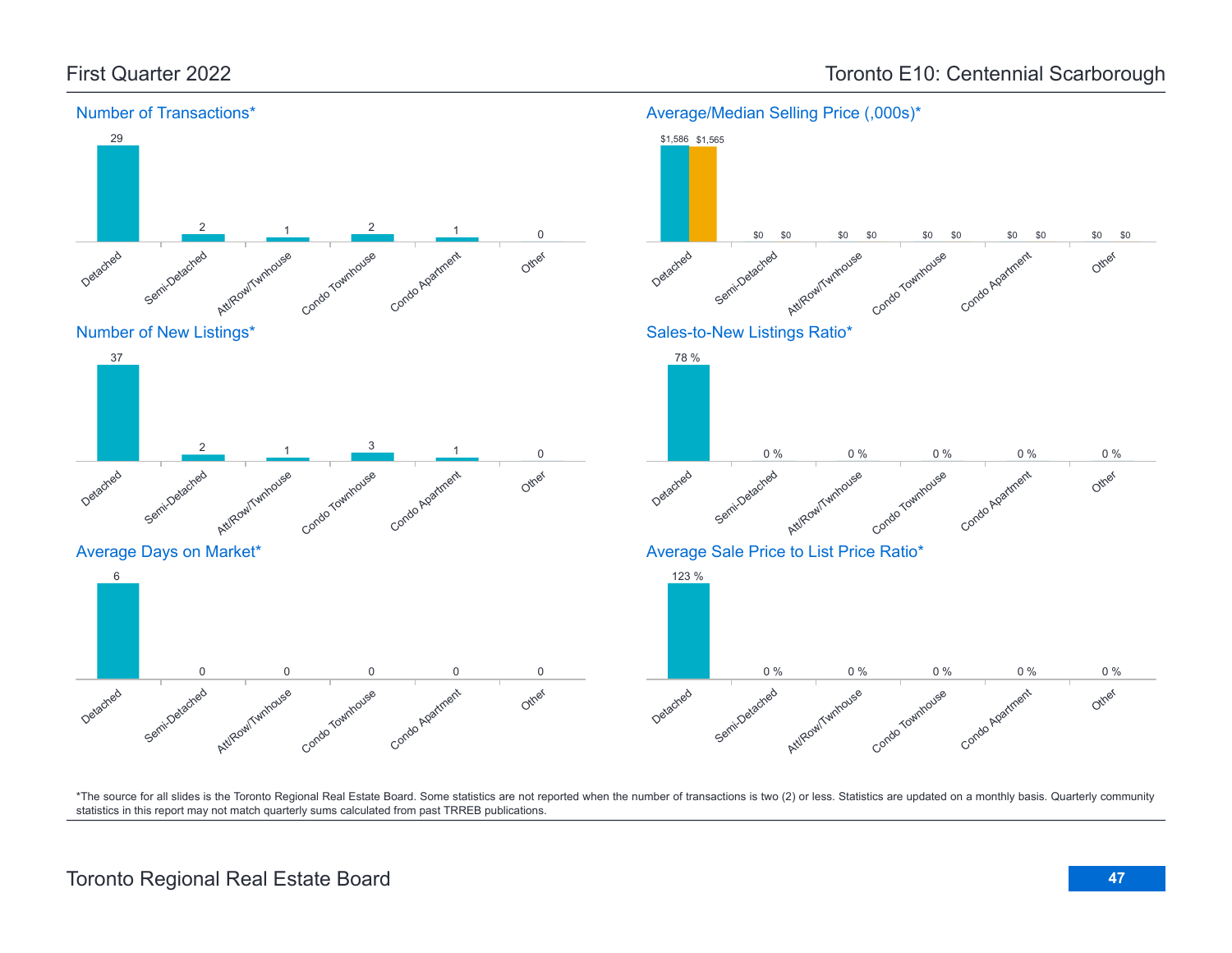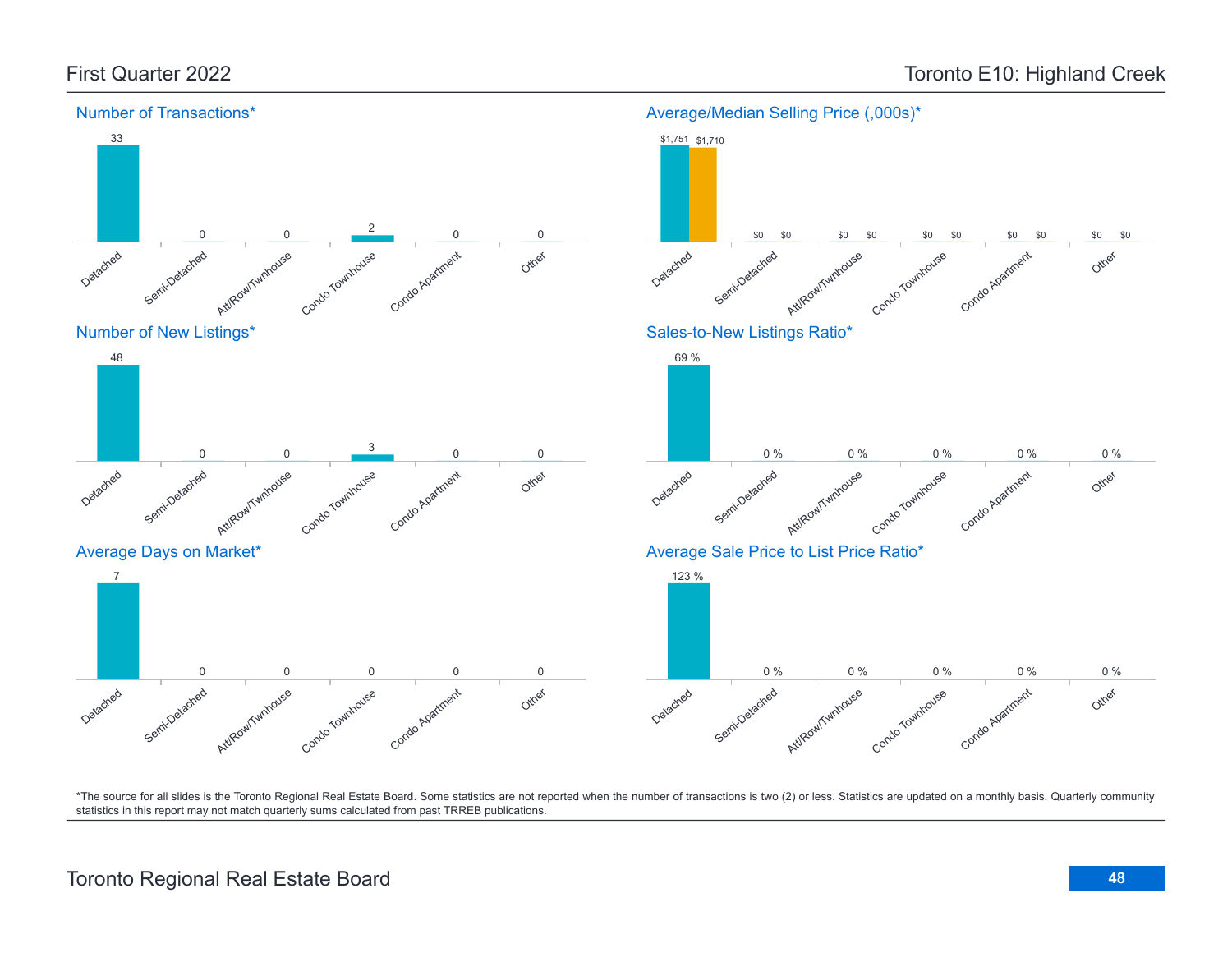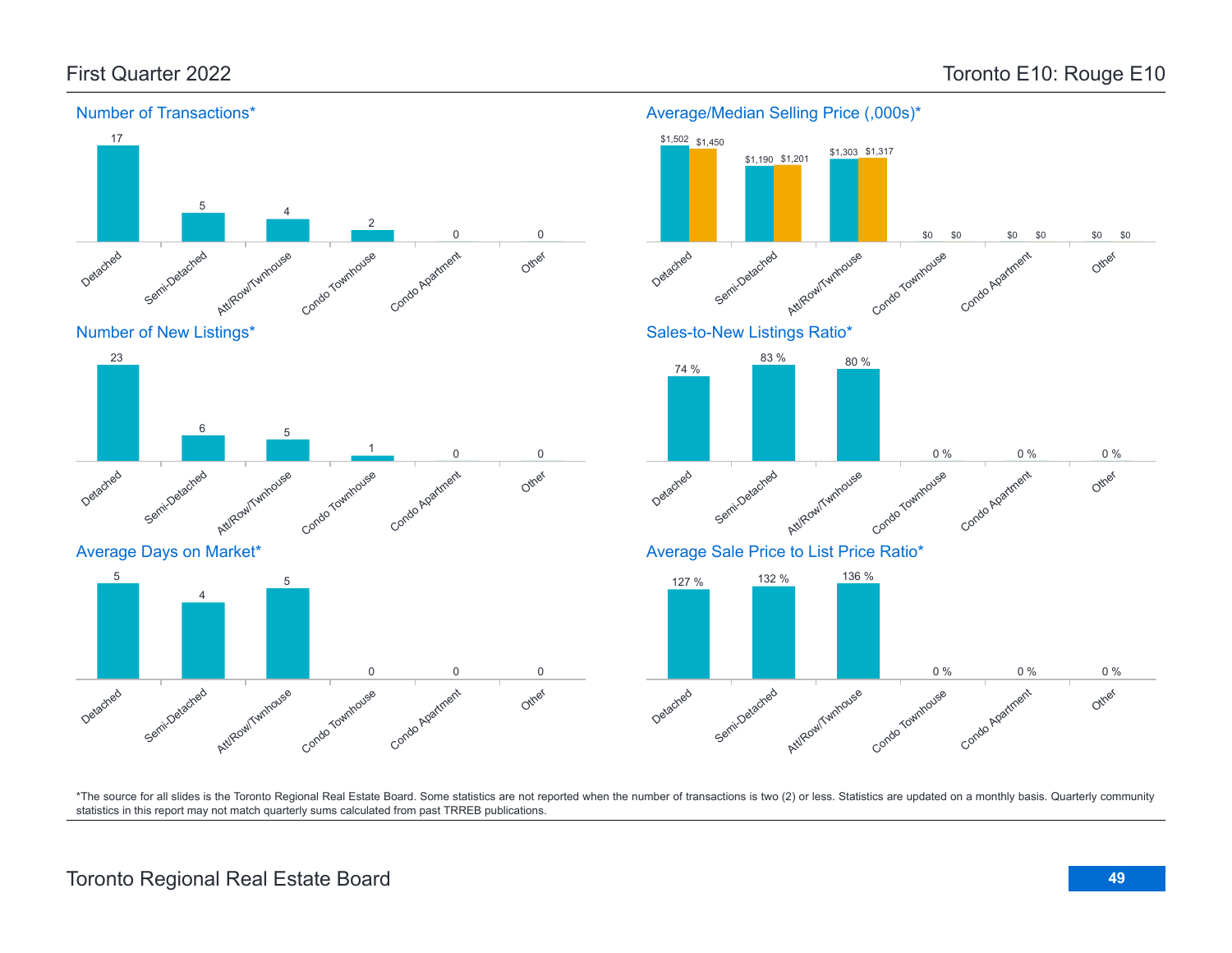Other

\$0

\$0



#### Number of Transactions\*



Average Days on Market\*





Average/Median Selling Price (,000s)\*

#### Sales-to-New Listings Ratio\*



### Average Sale Price to List Price Ratio\*

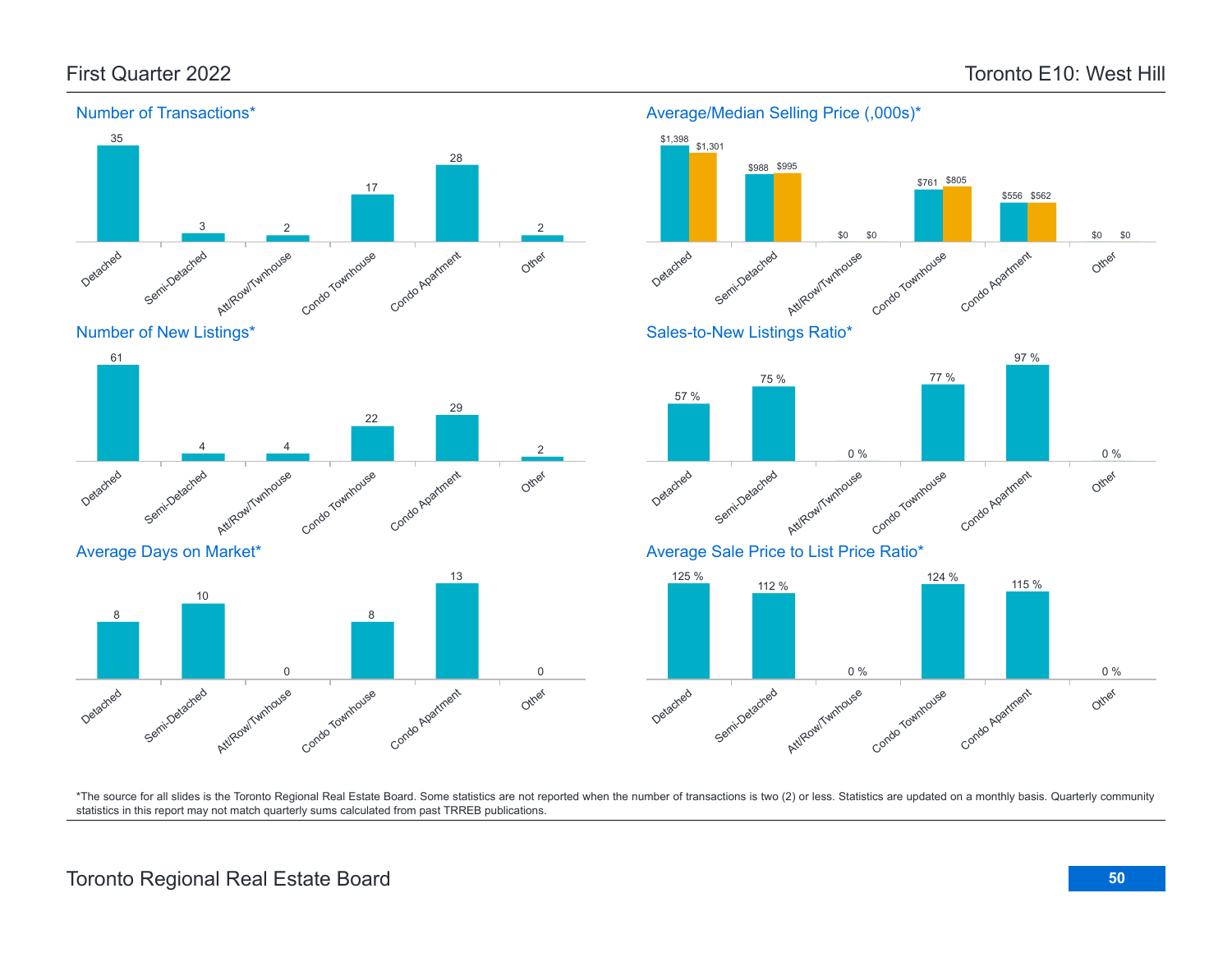# TORONTO E11 COMMUNITY BREAKDOWN

| <b>Community</b> | <b>Sales</b> | <b>Dollar Volume</b> | <b>Average Price</b> | <b>Median Price</b> | <b>New Listings</b> | <b>Active Listings</b> | Avg. SP/LP | Avg. DOM |
|------------------|--------------|----------------------|----------------------|---------------------|---------------------|------------------------|------------|----------|
| Malvern          | 143          | \$129,232,303        | \$903,722            | \$913,500           | 213                 | 50                     | 120%       |          |
| Rouge E11        |              | \$93,158,887         | \$1,242,118          | \$1,200,000         | 107                 | 25                     | 122%       |          |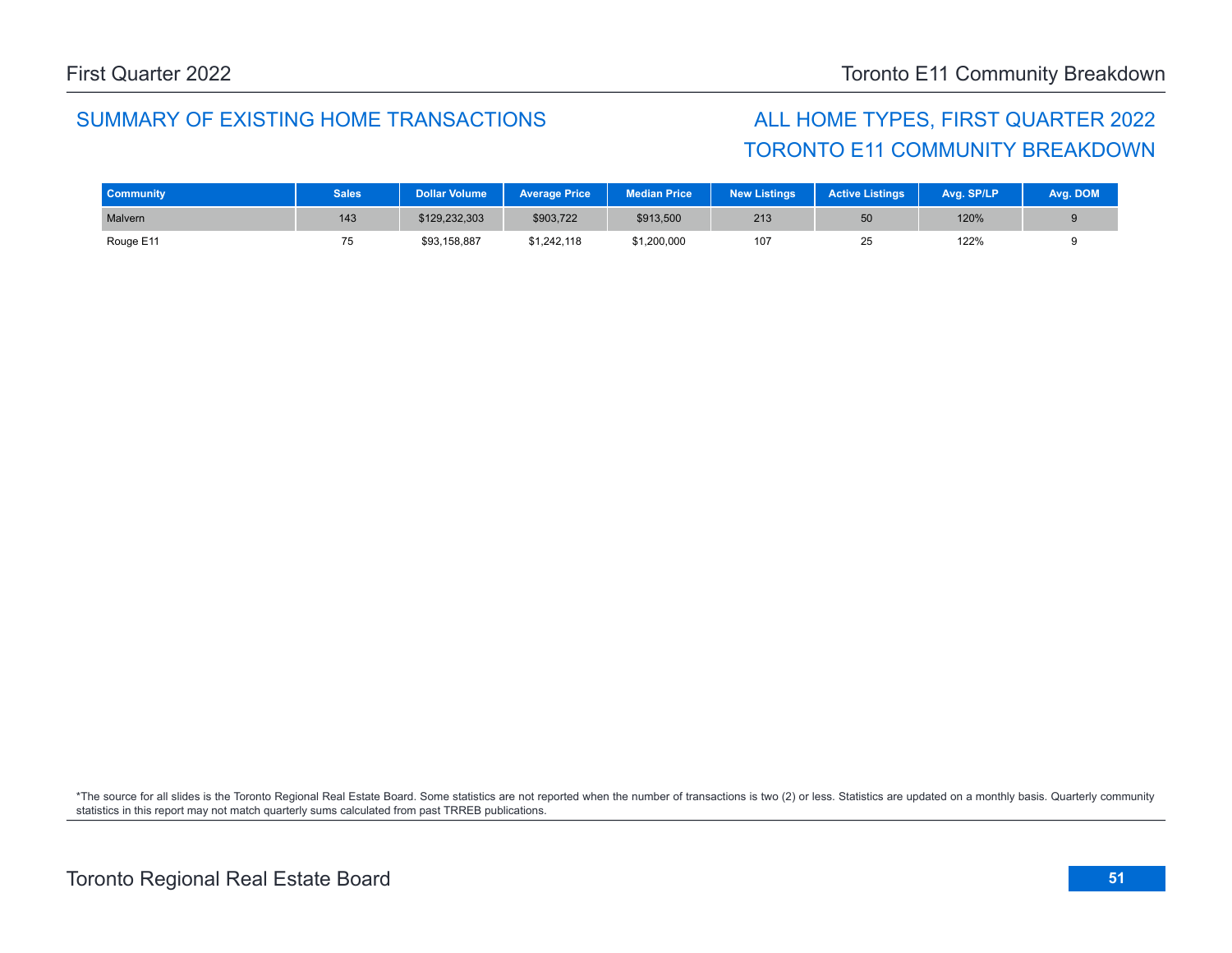\$593 \$608

79 %

Other

Other

Other

0 %

0 %

\$0 \$0



\*The source for all slides is the Toronto Regional Real Estate Board. Some statistics are not reported when the number of transactions is two (2) or less. Statistics are updated on a monthly basis. Quarterly community statistics in this report may not match quarterly sums calculated from past TRREB publications.

## Toronto Regional Real Estate Board **52**